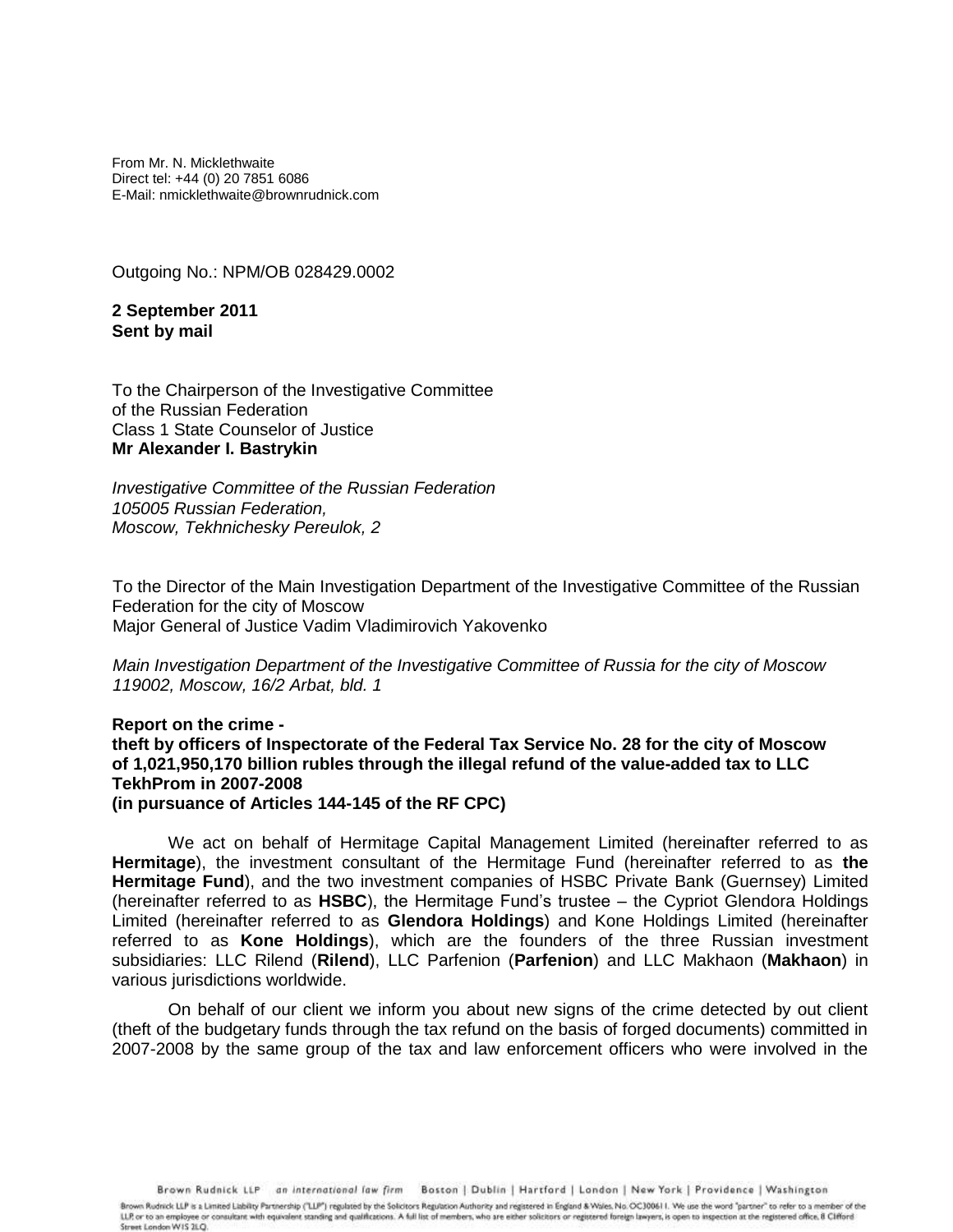2007 illegal re-registration of the Hermitage Fund's Russian companies and the fraudulent theft from the Russian budget of 5.4 billion rubles of the taxes by the said companies.<sup>1,2</sup>

Earlier we reported that already in 2006-2007 the same tax officers stole nearly 3 billion rubles through the refund of the taxes paid by LLC Financial Investments and LLC Selen Securities, previously owned by the Rengaz Investment Fund controlled by Renaissance Capital.<sup>3</sup>

Now we report to you that practically simultaneously with the theft of the 5.4 billion rubles from the budget, paid as the income tax by the Hermitage Fund's companies before their illegal misappropriation, the same tax officers arranged the stealing of more than 1 billion rubles through the fraudulent refund of the VAT to LLC TekhProm based on forged documents.

The fact that the unprecedented by their dimensions thefts of the budgetary funds are systematically committed based on similar schemes by the same officers, who remain unpunished, leaves no room to doubt that here we have a stable organized criminal group, which systematically committed crimes in 2006-2009 with the assistance of the officers of Inspectorate of the Federal Tax Service No. 28 for the city of Moscow (headed by O.G. Stepanova) and under the protection of law enforcement officers (the Russian Federal Security Service, the Russian Interior Ministry and the Russian General Prosecutor's office).

We hold that investigating into this crime is of crucial importance not only because we speak here of another large-scale theft of budgetary funds, and not only because the arrest, the detention in custody and the death of Hermitage lawyer Sergey Magnitsky in the Matrosskaya Tishina Detention Center proved to be directly related to the exposure of the crimes committed by this organized criminal group (which we reported earlier), but also because the Russian Interior Ministry officers who were accused by Sergey Magnitsky of being involved in the crimes and who, despite this fact, were unlawfully authorized to investigate these very crimes today are incriminating the theft of the budgetary funds revealed by Sergey Magnitsky on Sergey himself.<sup>4</sup>

In this connection we insist on opening a criminal case and conducting an immediate, comprehensive and impartial investigation into the signs of the new crime with the participation of the former and active tax officers (Inspectorate of the Federal Tax Service No. 28 for the city of Moscow) – the theft of **1,021,950,170** rubles; we believe that such an investigation ought to be carried out by neutral persons who are not in a conflict of interest, which would render the investigation incomplete and biased.

 $\overline{a}$ <sup>1</sup>Attachment No. 1. Application to the Investigative Committee at the RF Prosecutor's Office dated 3 December 2007.

<http://russian-untouchables.com/docs/D50.pdf><br><sup>2</sup> Attachment No. 2. Application from the Investigative Committee at the RF Prosecutor's Office dated 13 October 2009. <http://russian-untouchables.com/docs/D110-General-Procecution-Office-Chaika-letter-13-2009-RUS.pdf>

 $3$  Attachment No. 3. Declaration about the theft of 3 billion rubles paid as taxes by the Rengaz Fund's companies 16 June 2011.<http://russian-untouchables.com/rus/docs/D263.pdf>

<sup>&</sup>lt;sup>4</sup> Attachment No. 4. Preliminary conclusion of the task force of the Council for the Development of the Civil Society and Human Rights under the RF President. [http://www.president](http://www.president-sovet.ru/meeting_with_president_of_russia/meeting_with_russian_president_07_05_2011_in_nalchik/materials/proceedings_of_the_rg_in_the_case_of_s_magnitsky.php)[sovet.ru/meeting\\_with\\_president\\_of\\_russia/meeting\\_with\\_russian\\_president\\_07\\_05\\_2011\\_in\\_nalchik/materials/proceedin](http://www.president-sovet.ru/meeting_with_president_of_russia/meeting_with_russian_president_07_05_2011_in_nalchik/materials/proceedings_of_the_rg_in_the_case_of_s_magnitsky.php) [gs\\_of\\_the\\_rg\\_in\\_the\\_case\\_of\\_s\\_magnitsky.php](http://www.president-sovet.ru/meeting_with_president_of_russia/meeting_with_russian_president_07_05_2011_in_nalchik/materials/proceedings_of_the_rg_in_the_case_of_s_magnitsky.php)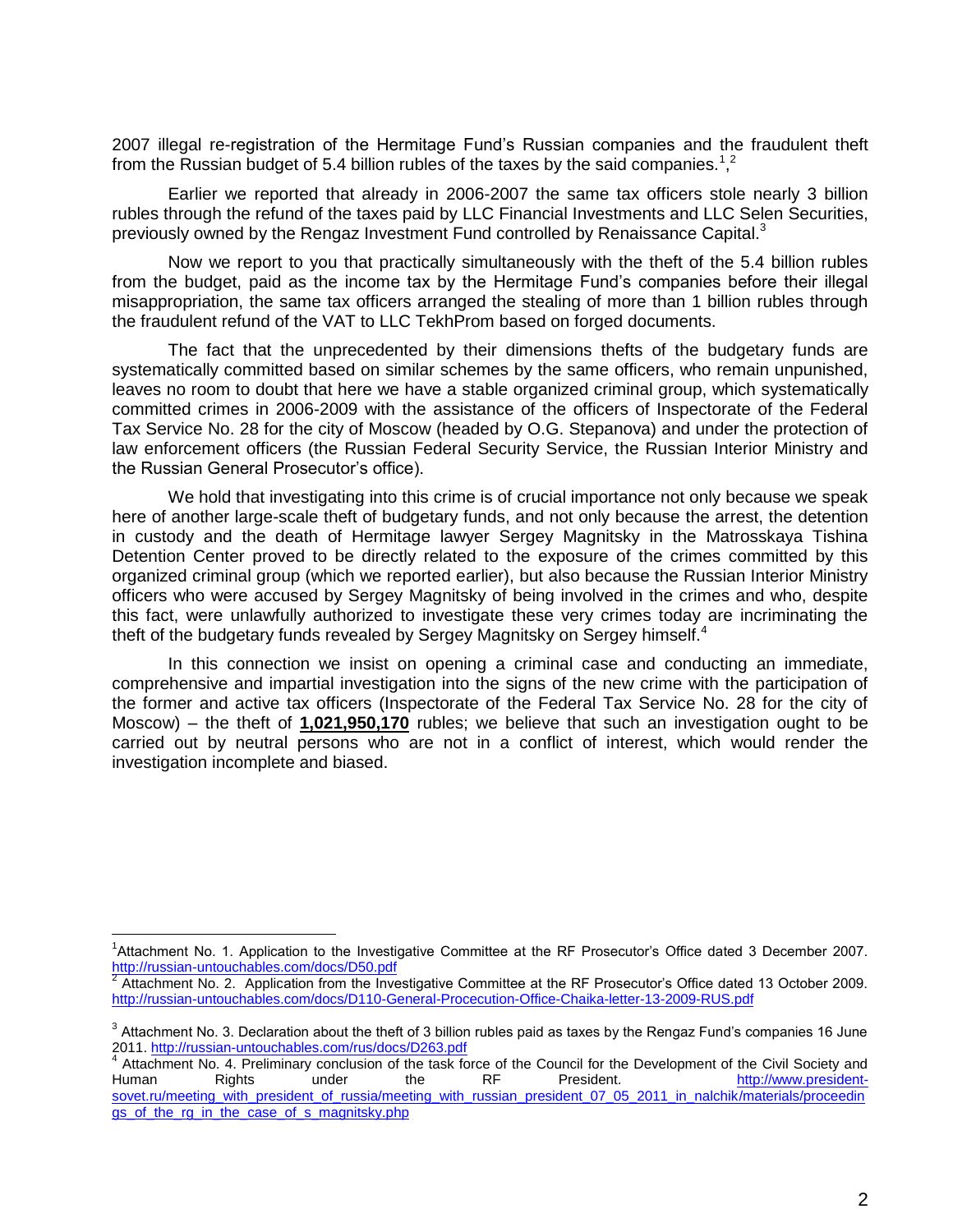## **1 Theft of 1,021,950,170.00 rubles from the Russian budget through the illegal refund of the value-added tax by officers of Inspectorate of the Federal Tax Service No. 28 for the city of Moscow.**

Once again our client is ready to present to the Russian law enforcement bodies conclusive evidence that at the end of 2007 – beginning of 2008 the criminal group allegedly comprising officers of Inspectorate of the Federal Tax Service No. 28 for the city of Moscow (headed by O.G. Stepanova) and the owner of CB Universal Savings Bank (hereinafter referred to as **Universal Savings Bank**) Dmitry Klyuev, earlier convicted for fraud (hereinafter referred to as **Dmitry Klyuev**) 5 , stole from the Russian budget 1,021,950,170.00 (one billion twenty one million nine hundred fifty thousand one hundred seventy) rubles through the illegal refund to LLC TekhProm of the value-added tax.

LLC TekhProm INN (Taxpayer Identification Number) 7728595814, OGRN (Primary State Registration Number) 5067746847560 (hereinafter referred to as **TekhProm**), registered on 28.09.2006 at the address: 117321. 117321, Moscow, Profsoyuznaya Street, 146, Bldg. 3 and was registered with Inspectorate of the Federal Tax Service No. 28 for the city of Moscow until 19.08.2008, when it was re-registered at the address:: 66 Sovetskaya Street, Valuiki, Valuisky District, Belgorod Region 309990, According to the extract from the Unified State Register of Legal Entities the company's founder was Gulsina Khurmatovna Akhmetshina (100%). <sup>6</sup>

The crime referred to in this report is associated with the circumstances of the investigation of the large-scale fraud, discovered by the Hermitage Fund's lawyer Sergey Magnitsky, committed against Hermitage Capital and the Hermitage Fund on the territory of Russia in the second half of 2007.

TekhProm came to our client's attention in connection with the analysis of the operations of CB Universal Savings Bank, through which in 2007-2008 the 5.4 billion rubles stolen from the Russian budget through the illegal refund of the taxes earlier paid by the Hermitage Fund's companies were laundered; still earlier, in 2006-2007, the same bank was involved in the laundering of another 3 billion rubles stolen from the budget through the illegal refund of the taxes to LLC Financial Investments and Selen Securities, approved by the executives of Tax Inspectorate No. 28 for the city of Moscow.

During the investigation it was established that besides the **8.4 billion rubles** mentioned above during the period from December 2007 to April 2008 funds of the Russian treasury in the amount of **1,021,950,170 rubles** were transferred to LLC TekhProm's account 40702810200000000295 opened at Universal Savings Bank owned by Dmitry Klyuev. The money was transferred by 7 tranches:

| <b>Date</b> | <b>Payment</b> | <b>BIC</b> | Payer's account | <b>Payer</b> | <b>Recipient's</b> | Amount,     |
|-------------|----------------|------------|-----------------|--------------|--------------------|-------------|
|             | order#         |            |                 |              | account            | rubles      |
| 10.12.07    | 17             | 044583     | 4010181080000   | Treasury     | 40702 810 2 000    | 191 578 492 |
|             |                | 001        | 0010041         |              | 000 00295          |             |
| 12.12.07    | 13             | 044583     | 4010181080000   | Treasury     | 40702 810 2 000    | 203 394 741 |
|             |                | 001        | 0010041         |              | 000 00295          |             |
| 13.12.07    | 33             | 044583     | 4010181080000   | Treasury     | 40702 810 2 000    | 201 389 606 |
|             |                | 001        | 0010041         |              | 000 00295          |             |
|             |                |            |                 |              |                    |             |

<sup>5</sup> Attachment No. 5. http://www.kommersant.ru/doc/690060?isSearch=True

<sup>6</sup> Приложение №6. Extract from the Unified State Register of Legal Entities regarding LLC TekhProm (page 1-23 of the Attachment)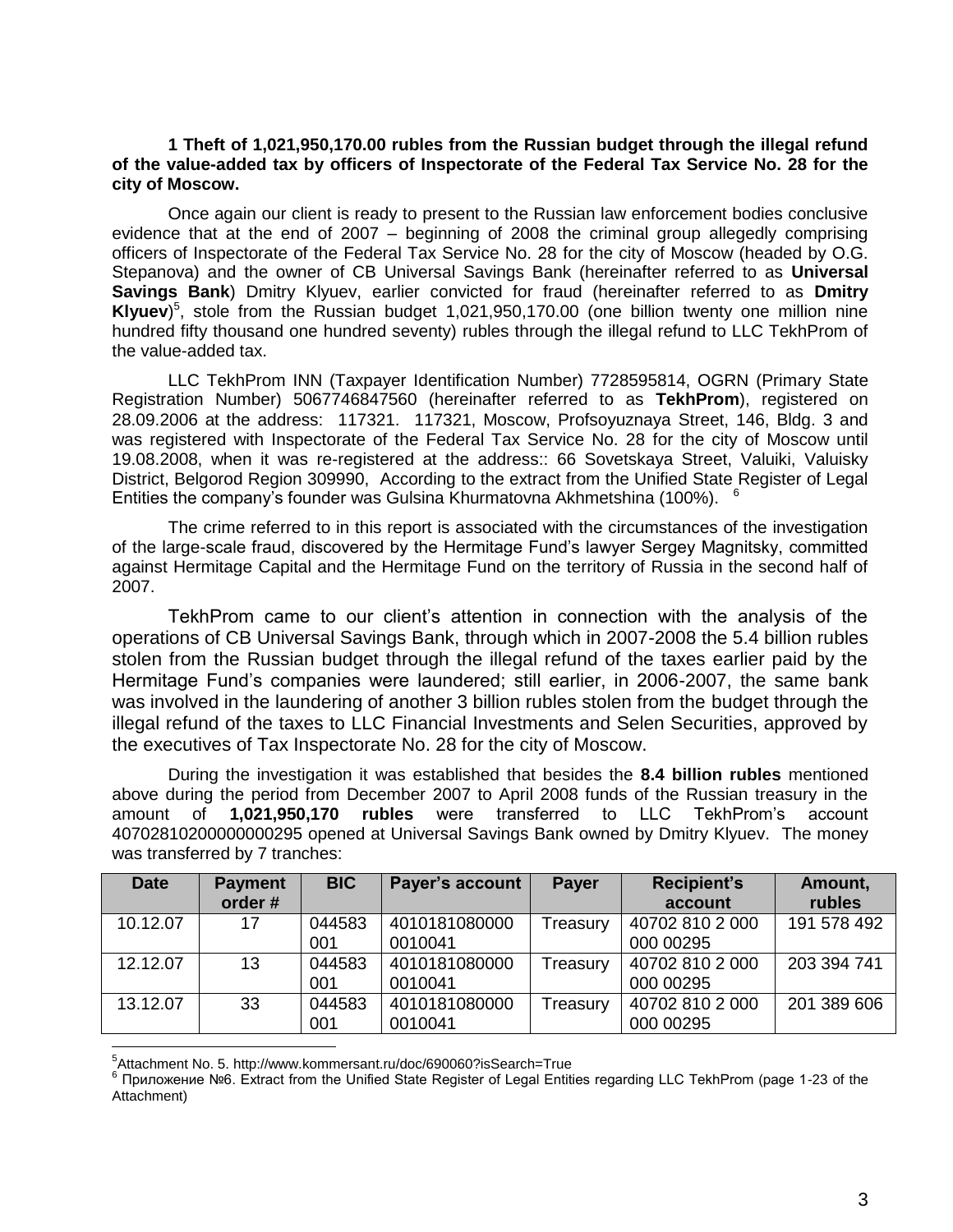| 27.03.08 | 42 | 044583 | 4010181080000 | Treasury | 40702 810 2 000 | 293 278 613 |
|----------|----|--------|---------------|----------|-----------------|-------------|
|          |    | 001    | 0010041       |          | 000 00295       |             |
| 21.04.08 |    | 044583 | 4010181080000 | Treasury | 40702 810 2 000 | 50 000 000  |
|          |    | 001    | 0010041       |          | 000 00295       |             |
| 23.04.08 |    | 044583 | 4010181080000 | Treasury | 40702 810 2 000 | 50 000 000  |
|          |    | 001    | 0010041       |          | 000 00295       |             |
| 24.04.08 | 6  | 044583 | 4010181080000 | Treasury | 40702 810 2 000 | 32 308 718  |
|          |    | 001    | 0010041       |          | 000 00295       |             |
|          |    |        |               |          |                 | 1 021 950   |
|          |    |        |               |          |                 | 170         |

Later it became known that these funds were transferred to TekhProm on the basis of the decisions on **the value-added tax refund**, made by Inspectorate of the Federal Tax Service No. 28 for the city of Moscow, which was headed by O.G. Stepanova.

The tax refund corresponded to the following tax periods:

| Date of refund | <b>Refund of VAT from</b><br>the Treasury, rubles | <b>Refund for</b> |
|----------------|---------------------------------------------------|-------------------|
| 10.12.07       | 191 578 492                                       | August 2007       |
| 12.12.07       | 203 394 741                                       | September 2007    |
| 13.12.07       | 201 389 606                                       | October 2007      |
| 27.03.08       | 293 278 613                                       | November 2007     |
| 21.04.08       | 50 000 000                                        | December 2007     |
| 23.04.08       | 50 000 000                                        | December 2007     |
| 24.04.08       | 32 308 718                                        | December 2007     |
| Total:         | 1 021 950 170-00                                  |                   |

The decisions on the refund to TekhProm of the value-added tax in the amount of 1,021,950,170 rubles, taken by O.G. Stepanova, were illegal because:

- 1) TekhProm was refunded the value-added tax which had NEVER been paid to the Russian budget;
- 2) TekhProm was refunded the value-added tax based on forged tax returns that contained false data, which could be easily established as such;
- 3) The value-added tax was refunded on the grounds of falsified contracts on supply of goods to TekhProm, whereas in reality such goods had never been supplied to and had never been paid for by TekhProm.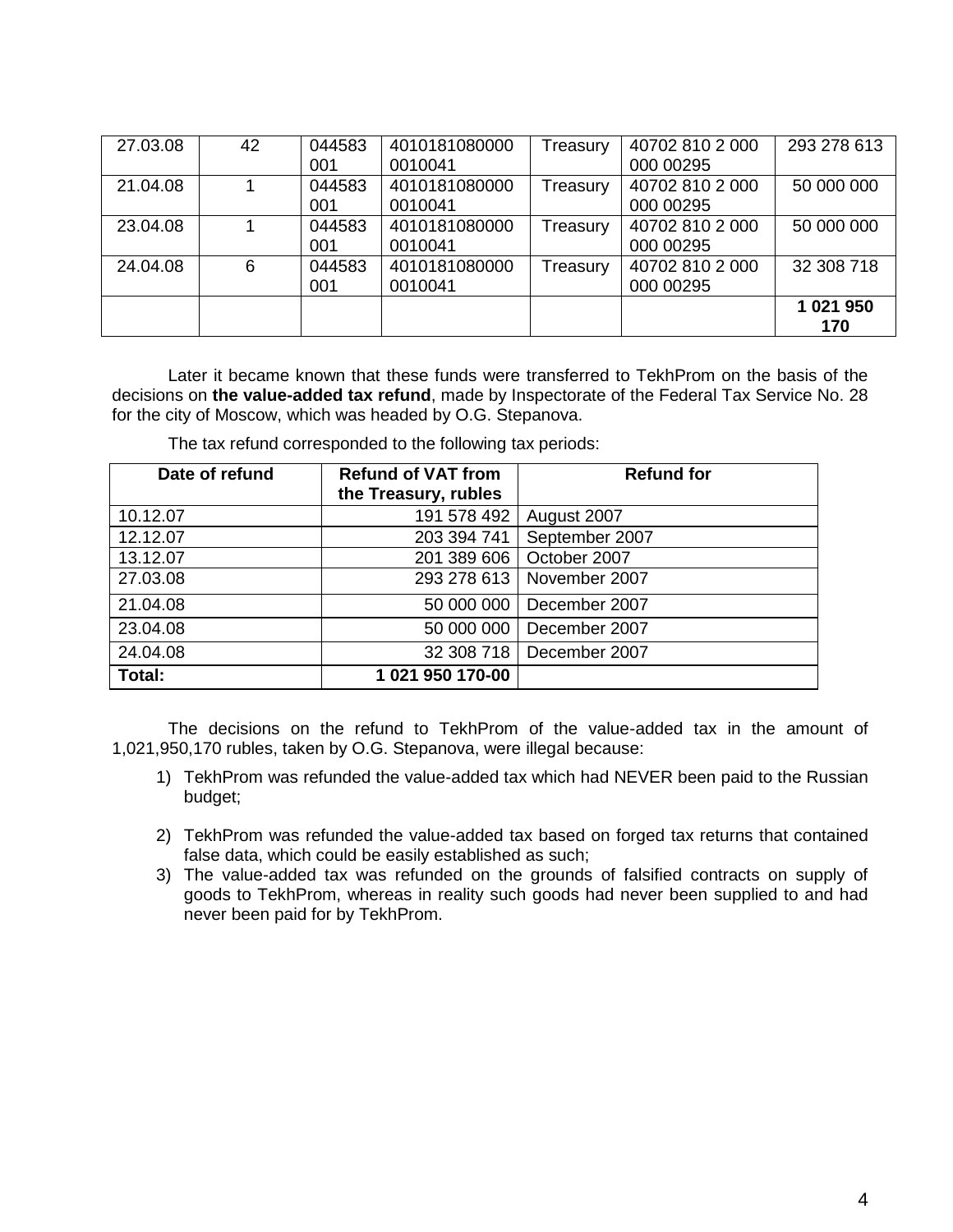## **2. O.G. Stepanova was aware of the illegality of the refund of the value-added tax to TekhProm and was directly involved in committing this crime.**

During the period from December 2007 to April 2008, when it was illegally decided by Inspectorate of the Federal Tax Service No. 28 to refund to TekhProm the VAT of 1,021,950,170 rubles, the tax inspectorate was headed by O.G. Stepanova.

O.G. Stepanova did not only endorse the decisions on the illegal refund of the VAT to TekhProm with her official signature but also personally participated in the manufacture of false documents which made the said refund possible.

For example, O.G. Stepanova signed the "Certificate of the results of the control measures taken by Inspectorate of the Federal Tax Service of Russia No. 28 for the city of Moscow with the aim to check the applicability of tax deductions on the value-added tax, requested to be compensated under operations conducted on the domestic market by LLC TekhProm INN (Taxpayer Identification Number) 7728595814/772801001 dated 29.02.2008" (hereinafter referred to as the **Certificate**), which supposedly confirmed the legality and applicability of tax deductions to TekhProm, namely, the VAT refund, despite the fact that the documents presented as validating the VAT refund were clearly forged.<sup>7</sup>

It must be noted that this Certificate is only one of at least five (5) similar certificates drawn up by Inspectorate of the Federal Tax Service No. 28 and signed by O.G. Stepanova. The Certificate in question relates to the refund of the VAT in the amount of 293,278,613 rubles for November 2007. All in all, similar "certificates" provided for the refund of taxes for a total of 1,021,950,170 rubles.

The Certificate in question, prepared based on the results of the in-office tax audit conducted by officers of Inspectorate of the Federal Tax Service No. 28 and signed by O.G. Stepanova, was drawn up on the basis of documents that contain false data on the economic and business operations of TekhProm and its counterparties. The Certificate contains false information about trade and financial operations of TekhProm, which were allegedly to be the basis for the VAT refund.

# *False tax audit of TekhProm by officers of Inspectorate of the Federal Tax Service No. 28 for the city of Moscow.*

Though the Certificates states that during the audit officers of Inspectorate of the Federal Tax Service No. 28 for the city of Moscow directed inquiries to other tax inspectorates in order to verify the reliability of the information submitted in the tax return of TekhProm and there are even references to the replies received from such tax inspectorates, from the very text of the document it follows that the accuracy of the calculation of the tax deductions or the VAT refund was verified SOLELY ON THE BASIS OF THE INTERNAL ACCOUNTING DOCUMENTS SUBMITTED BY TEKHPROM AND ITS COUNTERPARTIES, NOT SUPPORTED BY ANY DOCUMENTS OF THIRD PARTIES (FINANCIAL INSTITUTIONS, TAX AUTHORITIES, ETC.).

 7 Attachment No. 7. Certificate of the Verification of the Correct Calculation of TekhProm's Tax Deductions, signed by O.G. Stepanova (page 24-31 of the Attachment)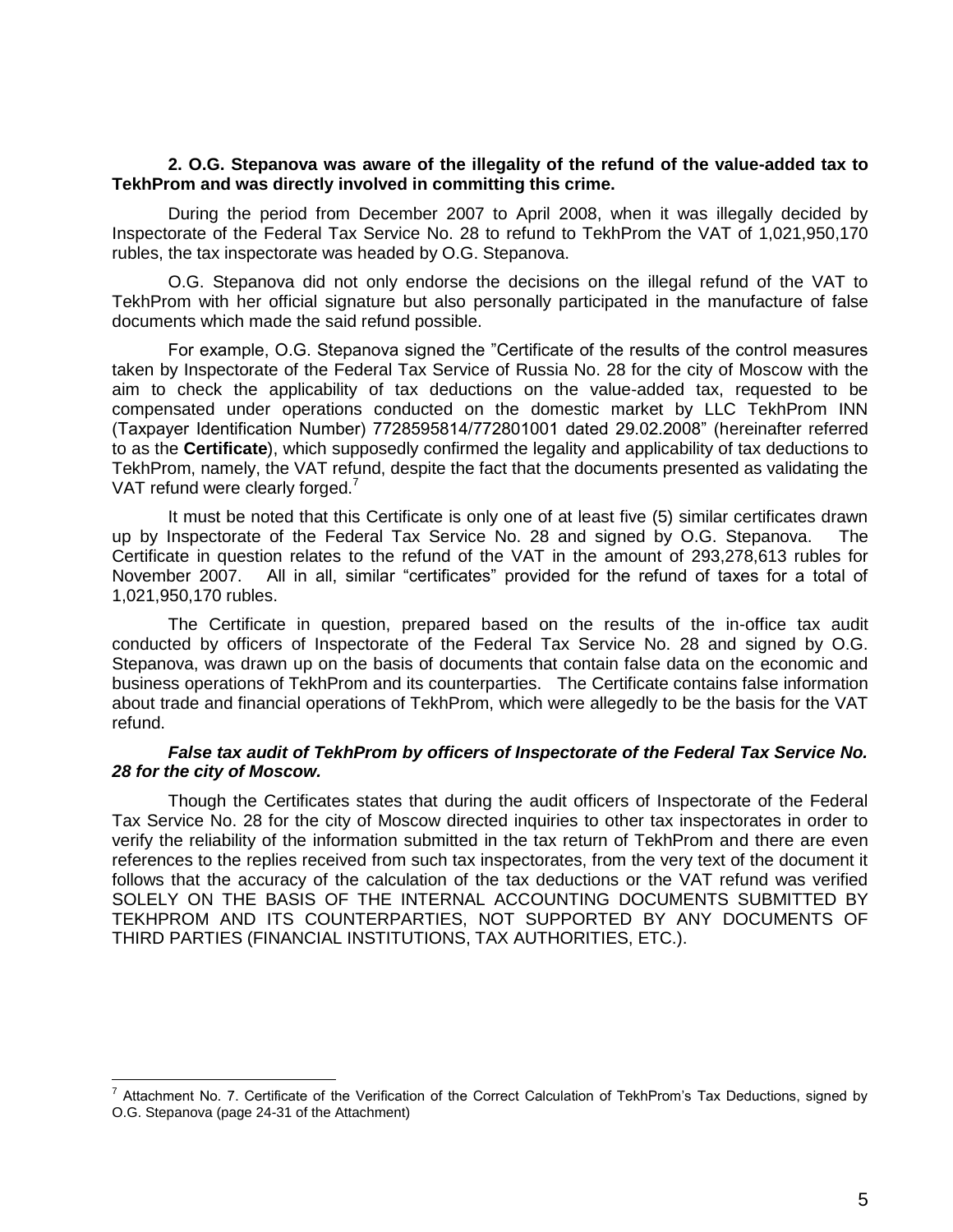In particular, all the conclusions regarding the flow of goods, payment of their cost, the VAT paid by TekhProm, its suppliers – Monolittekhsnab, Tekhnogroup and Favorit, as well as by counterparties of counterparties (referred to in the Certificate as "importer-chain counterparties"), were made on the basis of the following documents PRESENTED BY THESE VERY ORGANIZATIONS: supply contracts, residential lease contracts, purchase ledgers reflecting numbers and dates of VAT invoices, sales ledgers, goods acceptance-delivery certificates, stored stock flow logs, personnel lists, VAT invoices, consignment notes, turnover balance sheets by accounts.

None of these documents allows verifying the information submitted by mala fide taxpayers because all these documents may be drawn up by the taxpayers themselves, so during the audit it is impossible to check whether this or that document is true or false without obtaining information from third parties (banks, other credit-financial institutions and other tax inspectorates).

Analysis of the information relating to the inquiries directed to third parties shows that in fact there were no grounds for endorsement of the VAT refund. For example, the Certificate states that during the audit two inquires were made to the following banks: CB Universal Savings Bank and CJSC Russtroybank. It is also stated that from the received replies it follows that no operations were conducted on the accounts in question at CJSC Russtroybank, and CB Universal Savings Bank confirmed only PARTIAL payment under a supply contract with Monolit-Tekhsnab. It is not specified which exactly part of the supplied goods was actually paid for.

Similarly, the Certificates states that the auditors directed requests to other tax inspectorates with respect to TekhProm's supplying counterparties, in particular: to Inspectorate of the Federal Tax Service No. 19 (Moscow) – with respect to LLC Favorit and LLC Tekhnogroup, to Inspectorate of the Federal Tax Service No. 16 (Moscow) – with respect to LLC Monolit-Tekhsnab, and to the inspectorates at the place of the registration of the "second suppliers "importer-chain counterparties".

However, instead of references to replies of the tax authorities that would characterize the economic and business operations of suppliers, the Certificate makers rely in their conclusions only on the DOCUMENTS OF SUPPLIERS THEMSELVES!

The above facts and documents evidence that in fact Inspectorate of the Federal Tax Service No. 28 for the city of Moscow arranged for a FICTITIOUS in-office audit of the information, contained in TekhProm's tax return, validating the legality of the VAT refund. Practically all the conclusions of the audit were made on the basis of the documents presented by TekhProm itself or by its counterparties and counterparties of counterparties. The Certificate itself, prepared by the tax officers headed by O.G. Stepanova, was drawn up in fact only for the purpose of giving the appearance of an audit, which had never been practically conducted.

## *Inconsistency of the "conclusions" with the actual facts.*

The "Conclusions" of the Certificate signed by O.G. Stepanova do not correspond either to the actual data on the economic and business operations of Tekhprom or to the intermediate conclusions stated in the Certificate. Furthermore, the Certificate contains numerous references to documents, which are obviously forged ones.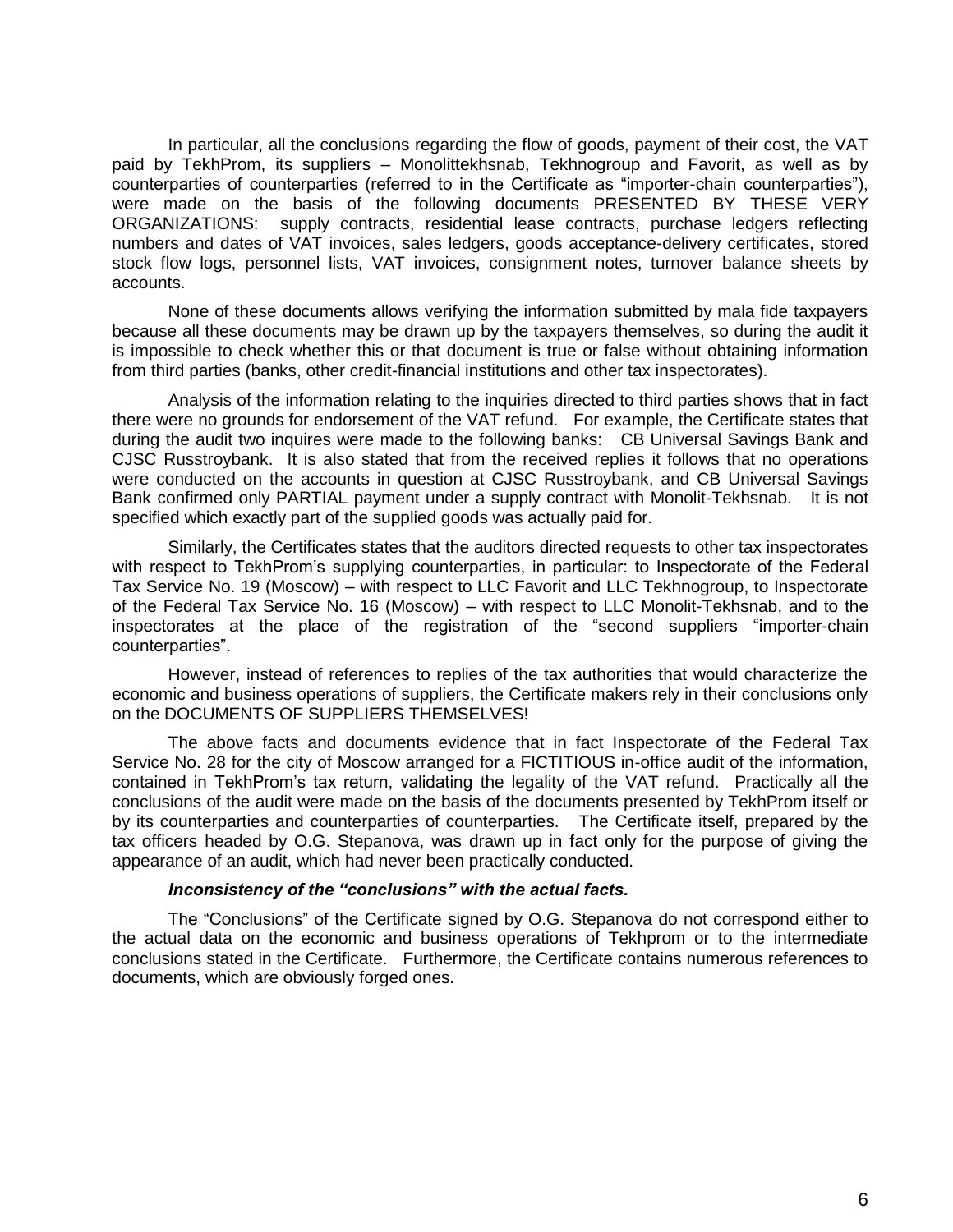For example, the "Conclusions" of the Certificate state the alleged legality and validity of the VAT refund in the amount of **293,278,613 rubles** for November 2007. In fact, from the body of the Certificate it follows that the audit established with assurance the applicability of the tax deduction (VAT refund) only in the amount of **27,815 rubles, i.e. 10 times less than the amount paid**.

On the basis of this so-called in-office audit of the value-added tax return alone it was established that TekhProm had purchased goods for 1,925,247.828.77 rubles, including VAT at the rate of 18%: 292,122,291.77 rubles, at the rate of 10%: 1,348,117.23 rubles (100 % tax deduction); goods sold in the specified period 1,065,534.00 rubles, total VAT computed 191,796.00 rubles, tax deductions 293,470,409. 00 rubles, as a result, the tax amount calculated as deductible amounted to 293,278,613.00 rubles.

According to the information presented in the Certificate TekhProm had three consumer goods suppliers:

- two importers (LLC TekhnoGroup, INN (Taxpayer Identification Number) 7719611643/771901001, hereinafter referred to as **TekhnoGroup**, and LLC Favorit, INN (Taxpayer Identification Number) 7719601660/771901001, hereinafter referred to as **Favorit**) and

- one re-seller (LLC Monolit-Tekhsnab, INN (Taxpayer Identification Number) 7716552365/771601001, hereinafter referred to as **Monolit-Tekhsnab**).

In its turn, Monolit-Tekhsnab purchased goods from the three importers:

1) LLC Elektrotrans, INN (Taxpayer Identification Number) 7728548973/772801001, hereinafter referred to as **Elektrotrans**,

2) LLC Onega, INN (Taxpayer Identification Number) 7708592460/772201001, hereinafter referred to as **Onega**, and

3) LLC Gulliver, INN (Taxpayer Identification Number) 771 5556511/771501001, hereinafter referred to as **Gulliver**.

Schematically, the supply system can be presented as follows:



In money terms it can be presented as follows: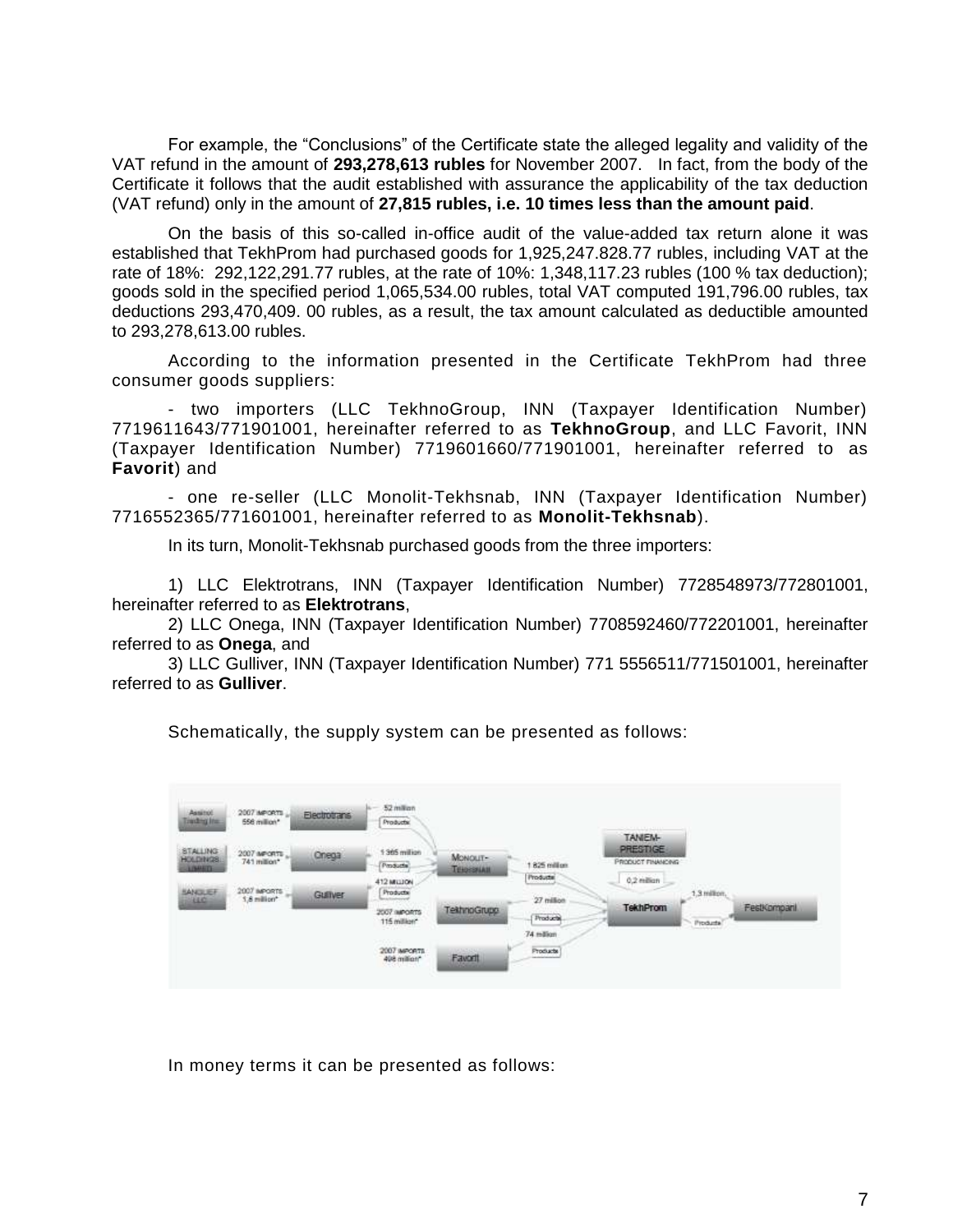| <b>Buyer</b>                  | <b>Suppliers</b>                   | <b>Total</b>  | $\%$  | including<br><b>VAT</b> | 18%         | 10%       |
|-------------------------------|------------------------------------|---------------|-------|-------------------------|-------------|-----------|
| <b>LLC</b><br><b>TekhProm</b> | Monolit-<br><b>LLC</b><br>Tekhsnab | 1,825,010,151 | 94.8% | 278,179,916             | 276,831,799 | 1,348,117 |
|                               | <b>LLC Favorit</b>                 | 73,594,367    | 3.8%  | 11,226,259              | 11,226,259  |           |
|                               | <b>LLC</b><br>TekhnoGroup          | 26,629,305    | 1.4%  | 4,062,097               | 4,062,097   |           |
|                               | Total:                             | 1,925,233,823 | 100%  | 293,468,273             | 292,120,155 | 1,348,117 |

The main supplier was LLC Monolit-Tekhsnab, it supplied 94.8% of goods, which resulted in 278,179,916 rubles of the VAT subject to credit. In its turn, Monolit-Tekhsnab purchased goods from the three importers:

| <b>Buyer</b>                       | <b>Suppliers</b>         | <b>Total</b>  | %     | including<br><b>VAT</b> | 18%         | 10%       |
|------------------------------------|--------------------------|---------------|-------|-------------------------|-------------|-----------|
| <b>LLC</b><br>Monolit-<br>Tekhsnab | Elektro-<br>LLC<br>Trans | 52,312,471    | 2.9%  | 7,979,869               | 7,979,869   |           |
|                                    | LLC Onega                | 1,365,372,393 | 74.6% | 207,390,690             | 206,083,169 | 1,307,521 |
|                                    | <b>LLC Gulliver</b>      | 411,747,716   | 22.5% | 62,781,542              | 62,741,081  | 40,462    |
|                                    | Total:                   | 1,829,432,581 | 100%  | 278,152,101             | 276,804,118 | 1,347,982 |

So, the tax officers claimed to have collected during the conducted in-office audit information about how the VAT subject to be refunded had been formed:

|                               | <b>VAT paid</b>             | <b>Rubles</b> | <b>VAT received</b>              | <b>Method</b>                   | <b>Rubles</b> |
|-------------------------------|-----------------------------|---------------|----------------------------------|---------------------------------|---------------|
|                               |                             |               |                                  |                                 |               |
| <b>LLC</b><br><b>TekhProm</b> | <b>LLC Fest-</b><br>Company | 191,796       | <b>LLC Favorit</b>               | directly                        | 11,226,259    |
|                               |                             |               | <b>LLC</b><br><b>TekhnoGroup</b> | directly                        | 4,062,097     |
|                               |                             |               | <b>LLC</b> Elektrotrans          | through LLC<br>Monolit-Tekhsnab | 7,979,869     |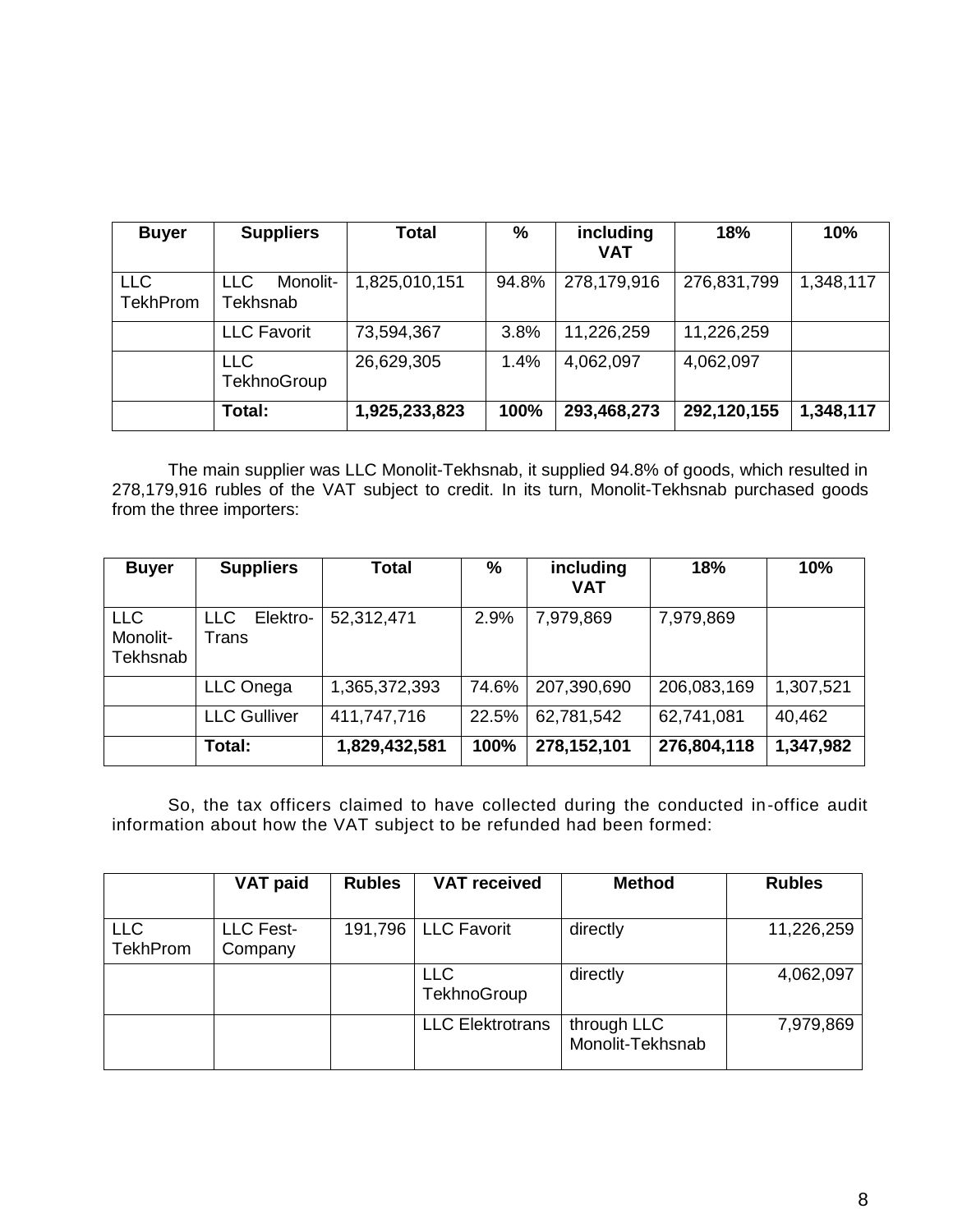|                          | LLC Onega                    | through LLC<br>Monolit-Tekhsnab | 207,390,690 |
|--------------------------|------------------------------|---------------------------------|-------------|
|                          | <b>LLC Gulliver</b>          | through LLC<br>Monolit-Tekhsnab | 62,781,542  |
| <b>TOTAL VAT</b><br>paid | 191,796   TOTAL VAT received |                                 | 293,440,458 |
| <b>VAT refundable</b>    | 293,248,662 rubles           |                                 |             |

However, this information is refuted by the materials of the Certificate itself, and, in particular, by the data regarding which part of the VAT was only accrued and which part was really paid. A shocking contradiction between the "accrued" and "paid" VAT can be illustrated by the following table made on the basis of the information given in the Certificate:

| <b>VAT received</b>              | <b>Method</b>                                 | <b>Rubles</b> | <b>Confirmation</b><br>of the VAT<br>payment | <b>Reference as</b><br>mentioned in<br>the text               | <b>Actual</b><br>payment<br>of VAT |
|----------------------------------|-----------------------------------------------|---------------|----------------------------------------------|---------------------------------------------------------------|------------------------------------|
| <b>LLC Favorit</b>               | directly                                      | 11,226,259    | calculated as<br>payable                     | Page 4, the last<br>passage, the<br>last sentence             | 0                                  |
| <b>LLC</b><br><b>TekhnoGroup</b> | directly                                      | 4,062,097     | calculated as<br>payable                     | Page 5, the first<br>passage, the<br>last sentence            | 0                                  |
| <b>LLC</b><br>Elektrotrans       | through<br><b>LLC</b><br>Monolit-<br>Tekhsnab | 7,979,869     | calculated and<br>paid to the<br>budget      | Page 6, the first<br>passage, the<br>one but last<br>sentence | 7,979,869                          |
| LLC Onega                        | through<br><b>LLC</b><br>Monolit-<br>Tekhsnab | 207,390,690   | calculated as<br>payable                     | Page 6, the<br>second<br>passage, the<br>last sentence        | 0                                  |
| <b>LLC Gulliver</b>              | through<br><b>LLC</b><br>Monolit-<br>Tekhsnab | 62,781,542    | calculated as<br>payable                     | Page 6, the<br>third passage,<br>the last<br>sentence         | $\Omega$                           |
| <b>TOTAL VAT received</b>        |                                               | 293,440,458   |                                              | <b>TOTAL VAT</b><br>actually paid                             | 7,979,869                          |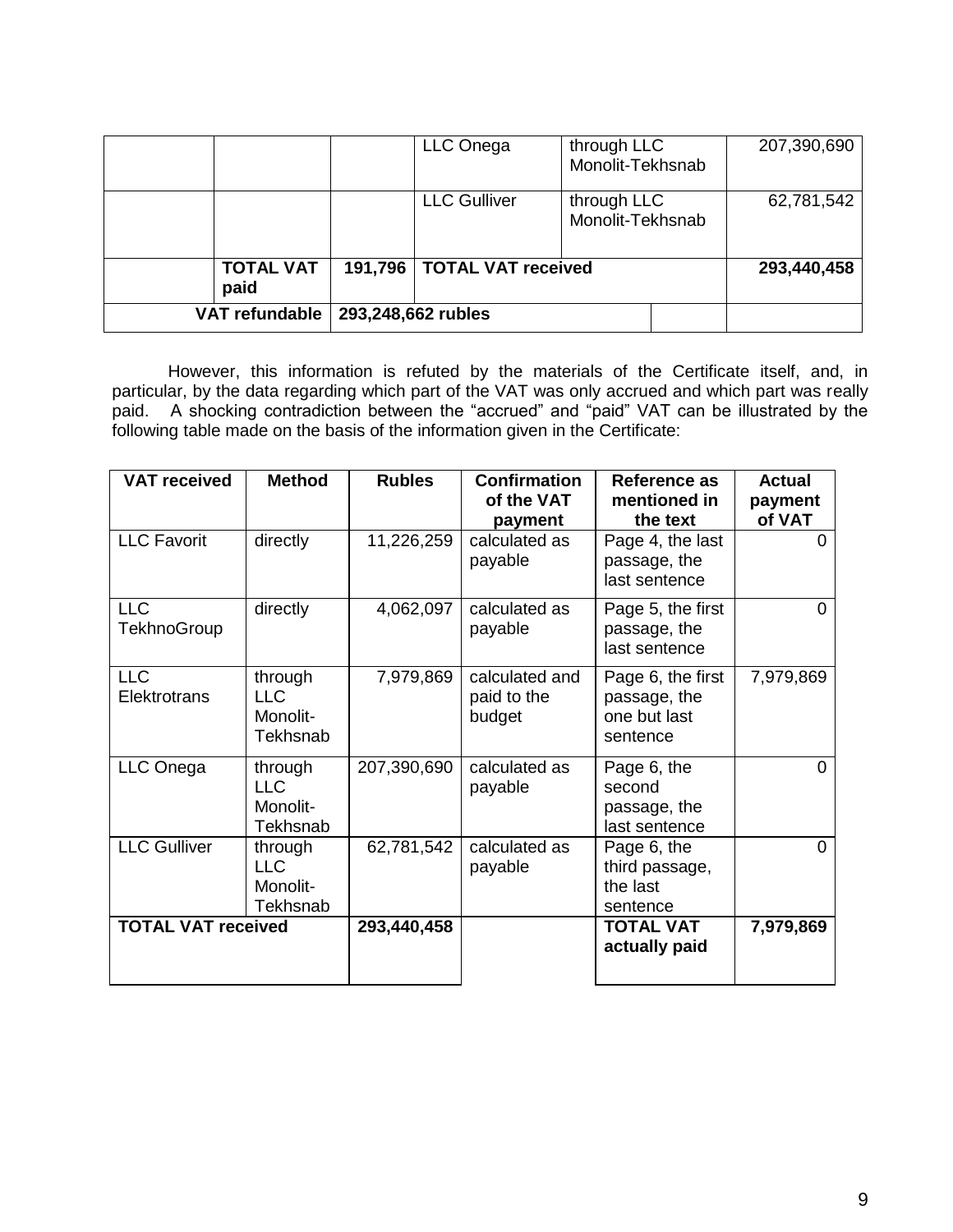So, the very tax audit confirmed that only nearly 8 million rubles had been paid out of 293 million rubles demanded as the VAT refundable (or 2.7% of the audited amount).

This amount is in fact overstated, too. The last passage on Page 5 of the Certificate, relating to the audit of supply of goods by Elektrotrans, states that to justify the credibility of the import purchases in **November 2007** Elektrotrans presented *"transaction certificate No. 01 dated 20 December 2007, the cargo customs declaration with marks of the customs authority that was in charge of the customs clearance, and payment orders".*

At the same time, in accordance with the customs laws of the Russian Federation the certificate of an import transaction must be executed on a mandatory basis BEFORE and not AFTER the customs clearance of goods. The import transaction certificate referred to by the tax officers cannot but be forged or is not related to the given supply. This drives us at the conclusion that the statement of Elektrotrans paying 7,979,869 rubles of VAT is a false statement.

Judging by the text of the Certificate, the conducted audit expressly confirmed payment of 27,815 rubles of the VAT only. But there are doubts even about these 27,815 rubles paid by Monolit-Tekhsnab. It is remarkable that according to the Certificate in the period under analysis Monolit-Tekhsnab suffered losses of 4,422,430 rubles, but the amount of the paid VAT exceeded the VAT amount received on these very 27,815 rubles paid by Monolit-Tekhsnab by payment order No. 19 dated 20 December 2007 according to the Certificate (Page 5, the second passage).

| <b>Income</b>                      | Revenue       | Cost of the   | <b>Income</b> | <b>VAT paid</b> | <b>VAT</b>  | <b>VAT</b> |
|------------------------------------|---------------|---------------|---------------|-----------------|-------------|------------|
|                                    |               | purchase      |               |                 | received    | payable    |
| <b>LLC</b><br>Monolit-<br>Tekhsnab | 1,825,010,151 | 1,829,432,581 | $-4,422,430$  | 278,152,101     | 278,179,916 | 27,815     |

All this was neglected by the head of Inspectorate of the Federal Tax Service No. 28 for the city of Moscow O.G. Stepanova when she signed the Certificate and "*confirmed the applicability of the refund of the value-added tax for November 2007 in the amount of 293,278,613.00 rubles.*"

## *Other discrepancies in the document signed by O.G. Stepanova, based on which it may be concluded that the refund of the VAT to TekhProm was fraudulent.*

The Certificate of the verification of the applicability of the tax deduction by TekhProm, signed by O.G. Stepanova, contains many discrepancies evidencing that the VAT refund was fraudulent; these discrepancies cannot have remained unnoticed had the tax officers of Inspectorate of the Federal Tax Service No. 28 for the city of Moscow conducted a fair audit of the tax return of TekhProm.

In particular, there are doubts as to the following information and conclusions:

1. Among the five importers claimed to have directly or indirectly supplied goods to TekhProm the largest was Onega, which supplied goods for the amount of 1,365,372,392.89 rubles (74% of the total volume of purchases by Monolit-Tekhsnab). These goods were then re-sold by Monolit-Tekhsnab to TekhProm.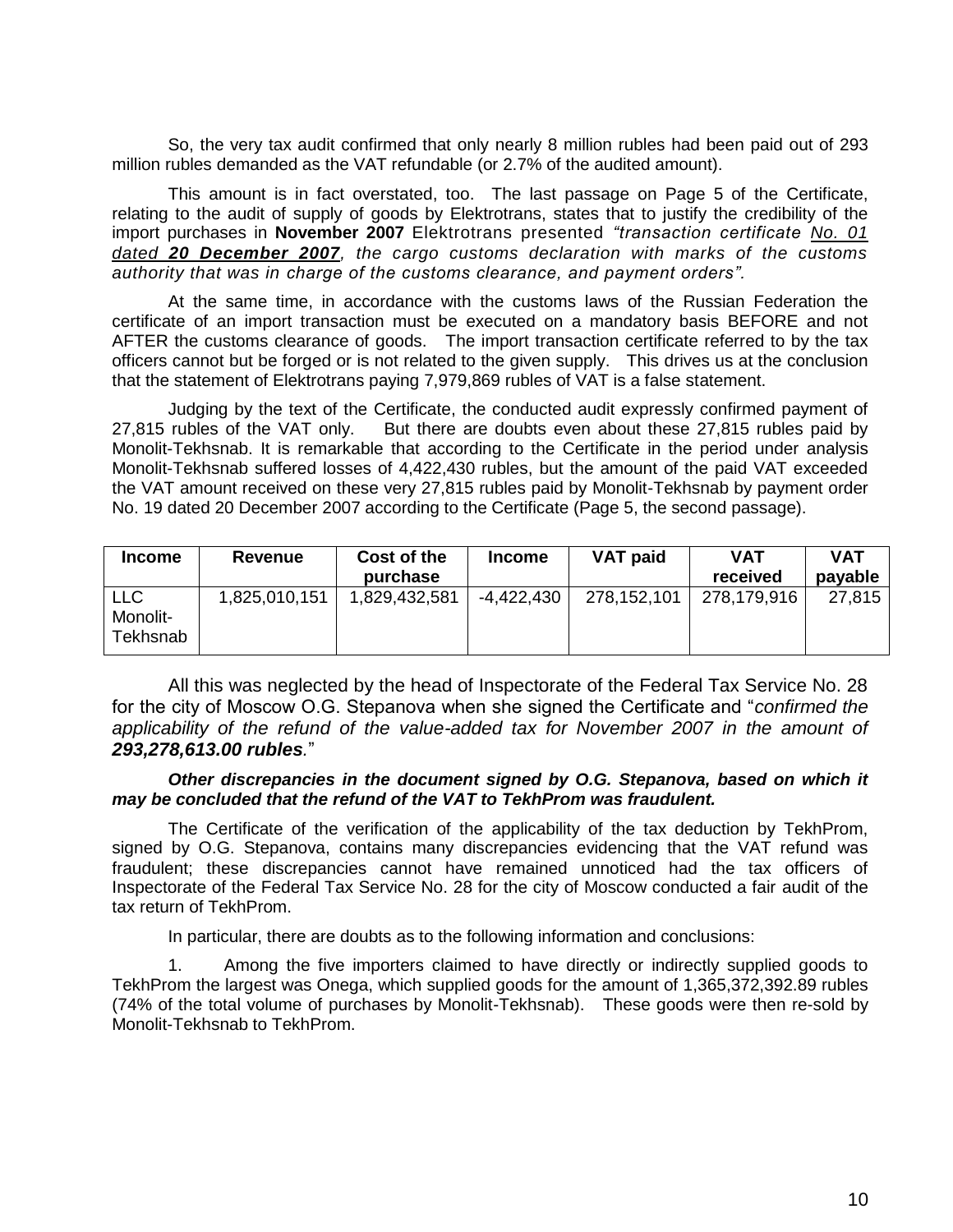However, according to the statements of LLC Onega for 2007<sup>8</sup> (Roskomstat), the company's total revenue for the specified year amounted to 857,207,000 rubles only, i.e. almost half a billion rubles less than the cost of the goods allegedly supplied by the company to Monolit-Tekhsnab alone.

| <b>LLC Onega</b>    | thousand rubles |
|---------------------|-----------------|
| Revenue             | 857,207         |
| Cost                | 854,980         |
| Accounts receivable | 127,802         |

In other words, the total volume of the goods sold by Onega was worth 857 million rubles and, taking into account the deferred receipt of payment (accounts receivable), may have amounted to 985 million rubles, but it could never amount to 1.365 billion rubles in November 2007.

These statements were available during the audit to the tax officers and top executives of Inspectorate of the Federal Tax Service No. 28 for the city of Moscow as well as personally to O.G. Stepanova, but the tax officers and officials intentionally avoided using the available information evidencing that the documents relating to supply of goods by Onega to Monolit-Tekhsnab and later by Monolit-Tekhsnab to TekhProm for 1.365 billion rubles are falsified documents aiming at the illegal VAT refund.

2. According to the second passage, Page 6, of the Certificate, LLC Gulliver, which imported and supplied goods for 411 million rubles, purchased them from SANGLIER LLC S.A.

SANGLIER LLC S.A was registered in the State of Iowa, USA, at the address 4 Alee Leon Gambetta, F-13001, Marseille, France, on 6 August 2003. Its shareholders are Worldwide Management Corporation, Belize and International United Holding Ag, Науру.

According to publicly available documents SANGLIER LLC S.A ceased to exist on 5 September 2006, therefore, it cannot have supplied anything to anyone in 2007.9

Accordingly, the alleged supplies claimed to be made in 2007 on behalf of the company that had ceased to exist a year before, cannot have served as grounds for the tax officers of Inspectorate of the Federal Tax Service No. 28 for the city of Moscow to decide on the refund of the VAT to TekhProm.

3. According to the Certificate, the unsold goods owned by TekhProm and worth at least 1.365 billion rubles were stored at LLC PK Fazan's warehouse at the address: Moscow Region, Dmitrov, 18 Pravoberezhnaya Street.

 8 Attachment No. 8. LLC Onega Balance Sheet and Income Statement for 2007 (page 32-33 of the Attachment)

<sup>&</sup>lt;sup>9</sup> Attachment No. 9 Document confirming liquidation of SANGLIER LLC. S.A in 2006 (page 34-35 of the Attachment)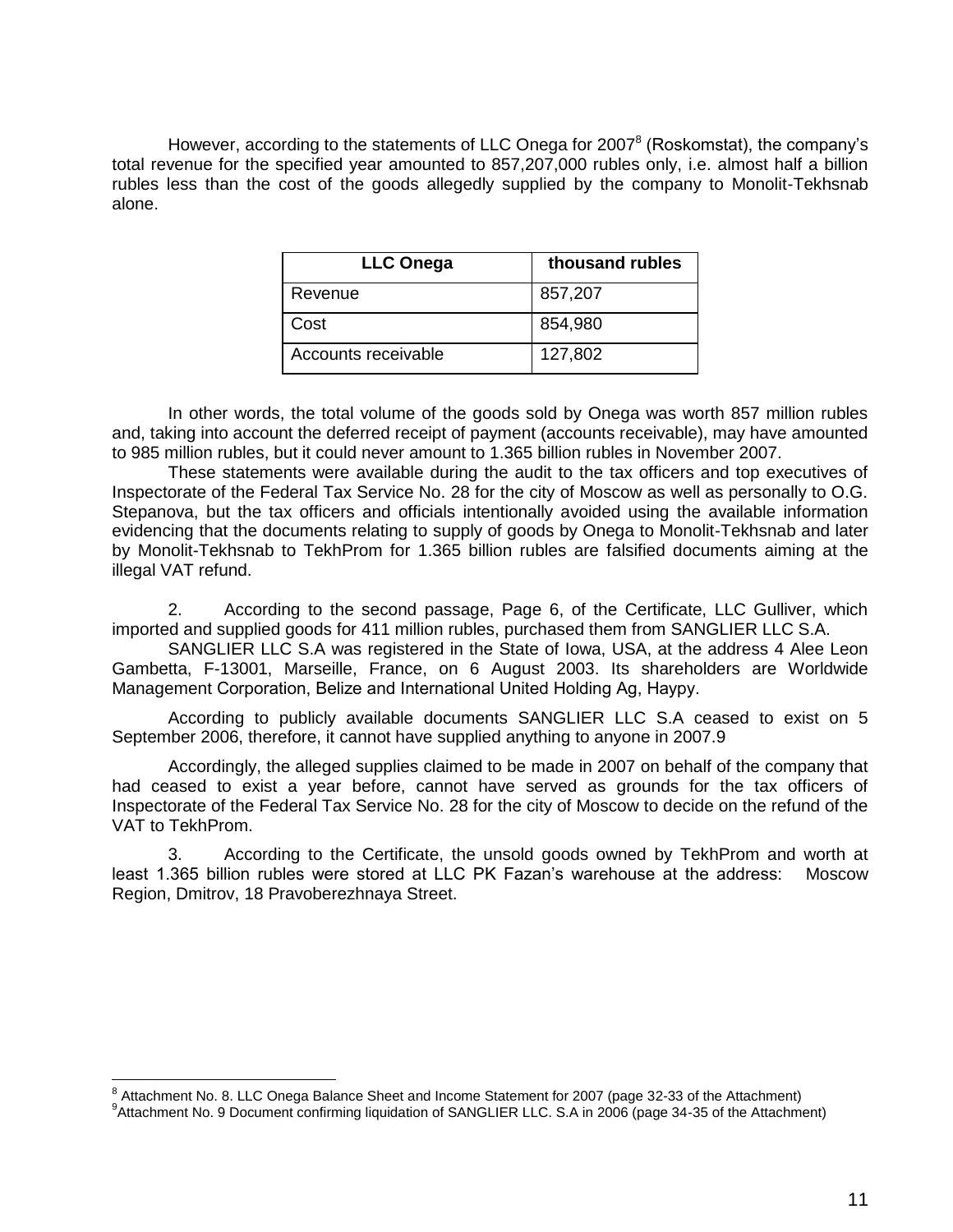Whereas at the specified address one can find a poultry factory the warehouses of which were used in the period in question for storing vegetables.

In any case, it is unlikely that during the on-site inspection the tax officers may have neglected the fact that according to the presented warehouse lease contract consumer goods for a wide range of application worth nearly 2 billion rubles were stored in a 40 m by 40 m room.

It is remarkable that in this respect the head of Inspectorate of the Federal Tax Service No. 28 for the city of Moscow O.G. Stepanova refers to the inquiry made by her to the Tax Crime Department of the Main Internal Affairs Department of Moscow (headed by Major General Mikhalkin), the place of service of Lieutenant Colonel A.K. Kuznetsov and other law enforcement officers accused by S.L. Magnitsky of being involved in the theft of budgetary funds. O.G. Stepanova alleged to have asked in her inquiry for an inspection of LLC PK Fazan regarding the lease of its premises to TekhProm for storing non-existing goods worth nearly 2 billion rubles.

The Certificate states that the tax authorities received a reply saying that the Tax Crime Department of the Main Internal Affairs Department of Moscow had made an inspection and CONFIRMED that TekhProm and LLC PK Fazan were related to one another in connection with the provision of warehouse premises! Moreover, officers of the Tax Crime Department of the Main Internal Affairs Department of Moscow were even said to have presented acts, contracts, invoices and bank statements.

This may testify to the fact that A.K. Kuznetsov and other officers of the Tax Crime Department of the Main Internal Affairs Department of Moscow were involved in the organization of the theft from the Russian budget also of 1.021 billion rubles illegally refunded to TekhProm just like as they had been involved in the earlier theft of 5.4 billion rubles of the taxes earlier paid by the Hermitage Fund's companies that were misappropriated from the fund exactly for these purposes with the participation of the Russian Interior Ministry officers.

4. Within the framework of the so-called in-office audit officers of Inspectorate of the Federal Tax Service No. 28 for the city of Moscow inspected supply contracts signed between TekhProm and LLC Favorit. In this regard, the last passage on the third page of the Certificate, drawn up based on the audit results and signed by O.G. Stepanova, refers to Supply Contract No. 03 dated 29 **June** 2007. At the same time, in the last passage on the fourth page of the same Certificate, when the Certificate refers to the cross-audit of TekhProm's counterparty LLC Favorit, alleged to have been conducted by Inspectorate of the Federal Tax Service No. 19 for the city of Moscow, Contract No. 03 dated 29 **July** 2007 is mentioned. So, there is a 1 month difference between the dates of the contracts inspected by different inspectorates. Moreover, 29 July 2007 was Sunday and cannot have been the day of signing a real contract.

Similarly, within the framework of the so-called in-office audit officers of Inspectorate of the Federal Tax Service No. 28 for the city of Moscow claimed to have inspected the supply contracts signed between TekhProm and LLC TekhnoGroup. The last passage on the third page of the Certificate, drawn up based on the audit results, refers to Supply Contract No. 28/09 dated **28** September 2007. Whereas in the first passage on the fifth page of the same Certificate, when it refers to the cross-audit of TekhnoGroup by Inspectorate of the Federal Tax service No. 19 for the city of Moscow, Contract No. 28/09 dated **29** September 2007 is mentioned. So, the contract dates differ by 1 day: 29 September 2007 instead of 28 September 2007. Moreover, 29 September 2007 was Saturday and was not likely to be the date of signing a real contract.

These discrepancies testify to the fact that there was no real audit of TekhProm's tax return by officers of Inspectorate of the Federal Tax Service No. 28 for the city of Moscow and that the Certificate drawn up by the tax officers is a fictitious document disguising the illegality of the refund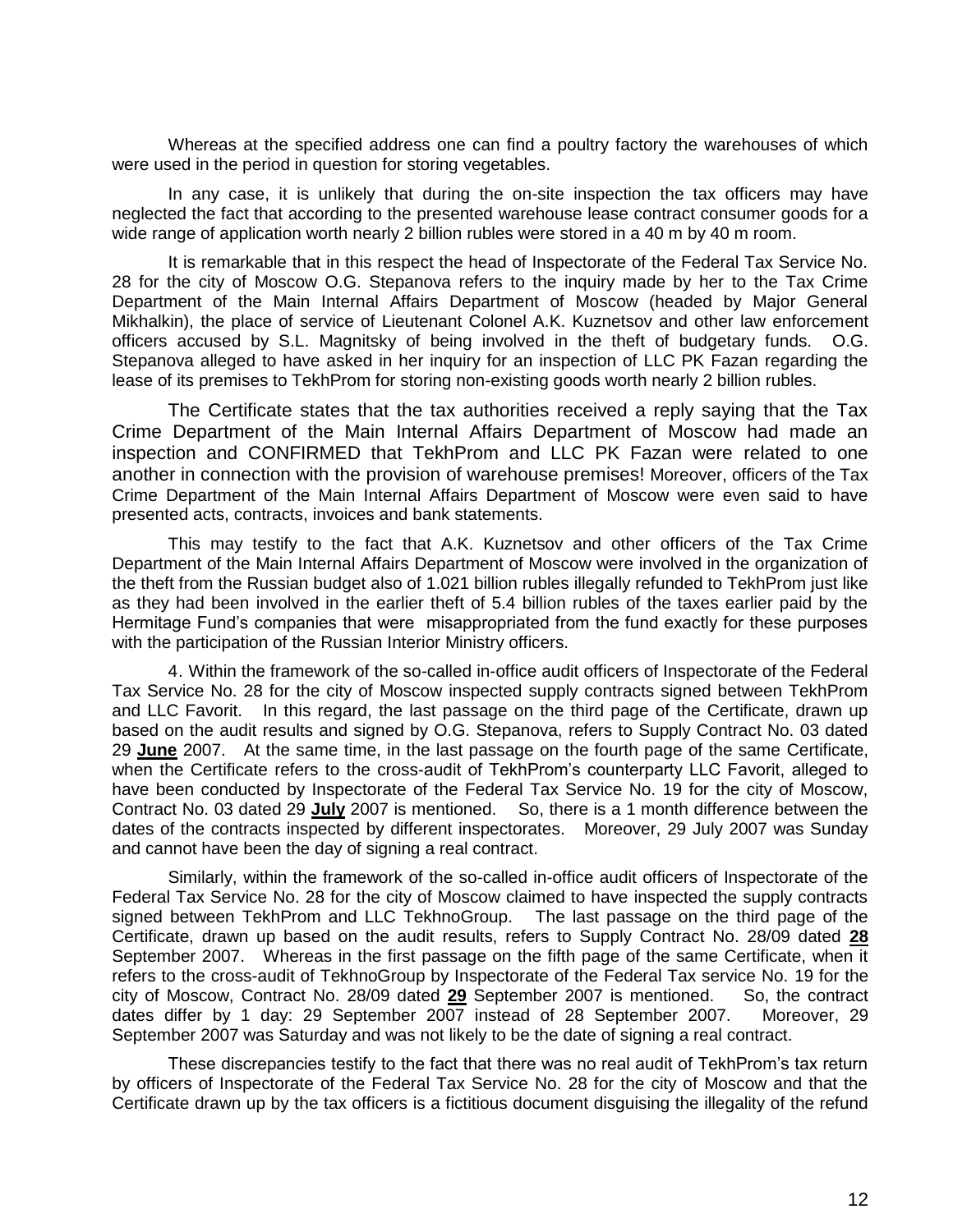of **more than a billion rubles of taxes from the Russian budget**. It is also evident that the document was drawn up with the direct participation of the head of Inspectorate of the Federal Tax Service No. 28 for the city of Moscow O.G. Stepanova, who signed it.

# **3. Commission by O.G. Stepanova of the crime in association with the same organized criminal group of D.V. Klyuev, which earlier arranged the misappropriation of the Hermitage Fund's companies and the refund of the taxes paid by these companies.**

There are grounds to believe that the fraudulent return of the VAT for the amount of 1,021,950,170 rubles was arranged by the officers of Inspectorate of the Federal Tax Service No. 28 for the city of Moscow not autonomously but in association with the same organized criminal group, which had earlier (in 2006-2007) organized the illegal refund of the income tax for 3 billion rubles to Financial Investments and Selen Securities and which, a year later (December 2007 – April 2008), had organized the illegal refund of 5.4 billion rubles of the taxes paid by the Hermitage Fund's companies. This is evidenced by the following facts.

1. The General Director and the sole shareholder of TekhProm, who applied to Inspectorate of the Federal Tax Service No. 28 for the VAT refund, was Gulsina Khurmatovna Akhmetshina, RF passport No. 03 00 608526, issued on 7 February 2001 by the Passport and Visa Service Division of the Gulkevichsky District Internal Affairs Division of the Krasnodar Territory, subdivision code 232-031, residing at the address: Girey Village, Gulkevichesky District, Krasnodar Territory 352190 Lenina Street, 1,594 km

Besides Gulsina Khurmatovna Akhmetshina, Gazim Gayazovich Akhmetshin, Gulsina's husband (born on 10 January 1956, passport No. 0300 608523), and Marat Gazimovich Akhmetshin, Gulsina's son (born on 9 September 1987, passport 0304 430278) reside at the same address.

Gazim Gayazovich Akhmetshin is known to be the director and founder of several commercial organizations; in particular, Gazim Akhmetshin was appointed Director of LLC Financial Investments on 24 May 2006<sup>10</sup> (the company that had earlier belonged to the Rengaz Fund, controlled by CJSC Renaissance Capital – Financial Consultant), to which by decision of the same Inspectorate of the Federal Tax Service No. 28 for the city for Moscow 2,376 billion rubles were refunded.

These monetary funds stolen by fraud from the Russian budget were afterwards laundered in the same CB Universal Savings Bank, owned by Dmitry Klyuev, to which the VAT refunded to TekhProm was transferred.

2. LLC Elektrotrans, which according to the documents was one of TekhProm's counterparties, was created on 27 May 2005 and was registered with Inspectorate of the Federal Tax Service No. 28 for the city of Moscow.

From 18 May 2006 the founders of LLC Elektrotrans are Sergey Mikhailovich Trepetun and LLC Belfast (registered with Inspectorate of the Federal Tax Service No. 25 for the city of Moscow, headed by E. Khimina): each of them is recorded to hold a 50% stake in the company<sup>11</sup>.

<sup>&</sup>lt;sup>10</sup>Attachment No. 10 Extract from the Unified State Register of Legal Entities regarding LLC Financial Investments, confirming that Gazim Akhmetshin was the company's General Director (page 36-52 of the Attachment)

<sup>&</sup>lt;sup>11</sup>Attachment No. 11 Extract from the Business-Info Moscow Inquiry System regarding LLC Elektrotrans (page 53-71 of the Attachment)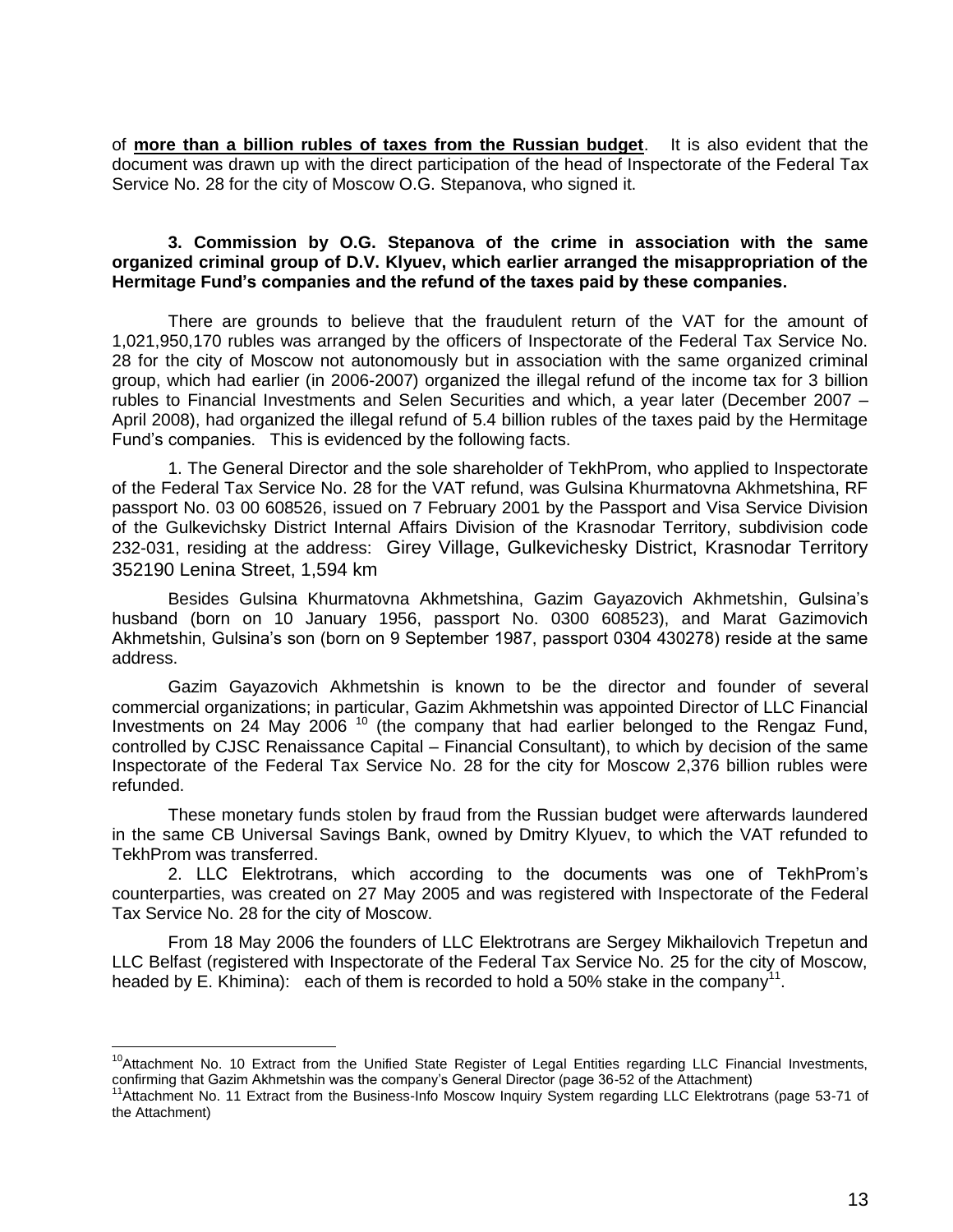100% of LLC Belfast belonged to Yuri Gennadievich Makarov. Yuri Makarov was a member of the Board of Directors of the very CB Universal Savings Bank and one of the founders of LLC Astra-Group, which also acted as a party to the transaction on the purchase by Dmitry Klyuev of CB Universal Savings Bank from its former owners.

The connection between Yuri Makarov and Dmitry Klyuev is proved by the testimony of Yuri Makarov concerning the sentence for the attempted theft of shares of Mikhailovsky GOK, under which Dmitry Klyuev was convicted for fraud:

*"Somewhere in October 2004 my old acquaintance Sergey Orlov (Klyuev's close friend – R.A.) made me an offer saying I could earn 300 US dollars. According to him, I was to agree to be the nominal founder and the General Director of LLC Astra-Group … I agreed and gave Orlov my passport details … After that I had nothing to do with the activities of LLC Astra-Group and… did not sign any documents… I have never been a member of the Board of Directors of LLC CB Universal Savings Bank… have never heard of this bank before".* 

This very testimony was confirmed at the trial by Dmitry Klyuev himself, who said that the bank had been registered in the name of nominees, Sergey Orlov's acquaintances, who agreed to act as nominal directors for remuneration. The same persons acted as the nominal "members" of the bank's Board of Directors<sup>12</sup>.

In 2006 Sergey Orlov was the defendant under the criminal case on the kidnapping of the entrepreneur Fyodor Mikheev, and in their testimony the complainants mentioned officers of the Tax Crime Department and the Investigation Unit of the Main Internal Affairs Department of Moscow Lieutenant Colonel A.K. Kuznetsov, Major P.A. Karpov and the owner of CB Universal Savings Bank Dmitry Klyuev.<sup>13</sup>

3. The second founder of Elektrotrans Sergey Trepetun was the General Director of LLC Optim-Service (registered with Inspectorate of the Federal Tax Service No. 25 for the city of Moscow, headed by E. Khimina) that used falsified documents to apply for the refund of 1,925,999,604 rubles of the income tax paid by LLC Selen Securities, which was approved by E. Khimina.

In March 2006 on the lawsuit to Selen Securities LLC Optim-Service was represented in the arbitration court by the lawyer Andrey Pavlov<sup>14</sup>. A year later, in July-November 2007, the same lawyer represented in the arbitration courts by virtue of false Powers of Attorney false directors of Makhaon, Rilend and Parfenion, stolen from the Hermitage Fund, and stated in the court full acknowledgement of the fictitious claims filed to these companies.

Sergey Trepetun was appointed Director of Optim-Service on 24 November 2005 by decision of the company's sole participant Gennadiy Nikolaevich Plaksin<sup>15</sup>. Gennadiy Plaksin was a shareholder and the Chairman of the Board of Directors of CB Universal Savings Bank. Gennadiy Plaksin was also the General Director of LLC Instar, which in 2007 filed with the Moscow Arbitration Court a fictitious lawsuit to LLC Rilend, one of the companies stolen from the Hermitage Fund for the purpose of stealing a substantial income tax paid by LLC Rilend.

<sup>&</sup>lt;sup>12</sup>Attachment No. 12 Case files concerning the theft of shares of Mikhailovsky GOK. Testimony of Yuri Makarov, Sergey Orlov, Dmitry Klyuev (page 72-81 of the Attachment)

<sup>13</sup> Attachment No. 13. Article on Fyodor Mikheev's case in Ogonyok magazine. http://www.kommersant.ru/doc/1310279

<sup>&</sup>lt;sup>14</sup> Attachment No. 14. Statement of claim and the calculation of the claim amount, signed by the lawyer Pavlov on behalf of LLC Optim-Service, arbitration case А40-16204/06 (page 82-87 of the Attachment)

<sup>&</sup>lt;sup>15</sup> Attachment No. 15. Order on the appointment of the director of LLC Optim-Service, arbitration case A40-16204/06 (page 88-89 of the Attachment)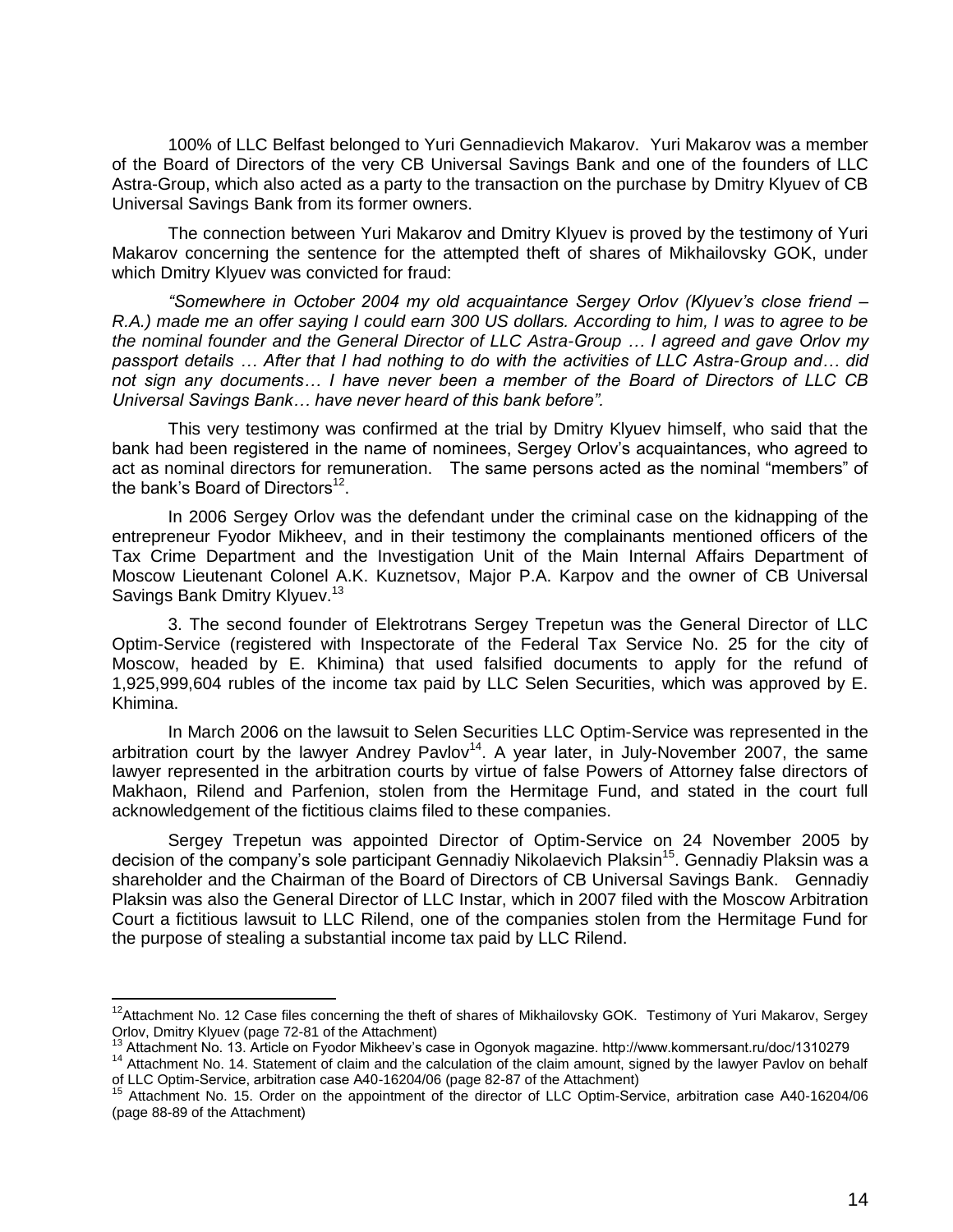4. On 19 December 2007 LLC Belfast ceased to exist through reorganization by merger with other 12 companies, which formed LLC Ranadon (INN (Taxpayer Identification Number) 3126015480, OGRN (Primary State Registration Number) 1093126000549).

Among the companies that ceased to exist through merger with LLC Belfast were other companies directly connected with activities of CB Universal Savings Bank and its owner Dmitry Klyuev:

# a. LLC ServisTorgTrust / LLC Torgservis INN (Taxpayer Identification Number) 7706252080, OGRN (Primary State Registration Number) 1027739069841<sup>16</sup>.

- The sole founder of LLC ServisTorgTrust was Aleksey Nikolaevich Sheshenya, the owner of LLC Grand Aktiv that on the basis of falsified contracts filed a lawsuit to LLC Parfenion stolen from the Hermitage Fund for purposes of the illegal tax refund.

- As of 14 August 2002, according to the extract from the Unified State Register of Legal Entities, the representative of LLC ServisTorgTrust was Dmitry Klyuev himself, the actual owner of Universal Savings Bank.

- From 17 June 2004 to 11 July 2005 the General Director of LLC ServisTorgTrust was Sergey Vladimirovich Orlov, a fellow student of Gennadiy Plaksin at the time they studied in the Agricultural Academy named after Timiryazev and Plaksin's neighbor living next door, a childhood friend of Viktor Markelov, in whose name the Russian companies stolen from the Hermitage Fund were re-registered by fraud and one of the persons who stole 5.4 billion rubles of the taxes paid by the stolen companies – the crimes exposed by Sergey Magnitsky.

#### b. LLC ROLTENS / LLC YugStroySpetzmontazh INN (Taxpayer Identification Number) 7710407192, OGRN (Primary State Registration Number) 1027739254465<sup>17</sup>

- The sole founder of LLC Roltens was Aleksey Nikolaevich Sheshenya, the owner of LLC Grand Aktiv that in 2007 filed on the basis of falsified contracts a fictitious lawsuit to LLC Parfenion stolen from the Hermitage Fund for the purpose of organizing the illegal tax refund.

- As of 25 September 2002, according to the extract from the Unified State Register of Legal Entities, the representative of this company was Dmitry Vladislavovich Klyuev himself.

c. LLC PRIORITET-M / LLC Yugspetsmontazh (22.10.2007) INN (Taxpayer Identification Number) 7719545380, OGRN (Primary State Registration Number) 1057746295584<sup>18</sup>,

<sup>&</sup>lt;sup>16</sup> Attachment No. 16. Extract from the Unified State Register of Legal Entities regarding LLC ServisTorgTrust/LLC Torgservis INN (Taxpayer Identification Number) 7706252080, OGRN (Primary State Registration Number) 1027739069841 (page 90-112 of the Attachment)

<sup>&</sup>lt;sup>17</sup> Attachment No. 17. Extract from the Unified State Register of Legal Entities regarding LLC ROLTENS/LLC YugStroySpetsmontazh INN (Taxpayer Identification Number) 7710407192, OGRN (Primary State Registration Number) 1027739254465 (page 113-129 of the Attachment)

<sup>18</sup> Attachment No. 18. Extract from the Unified State Register of Legal Entities regarding LLC PRIORITET-M/LLC Yugspetsmontazh (22.10.2007) INN (Taxpayer Identification Number) 7719545380, OGRN (Primary State Registration Number) 1057746295584 (page 130-150 of the Attachment)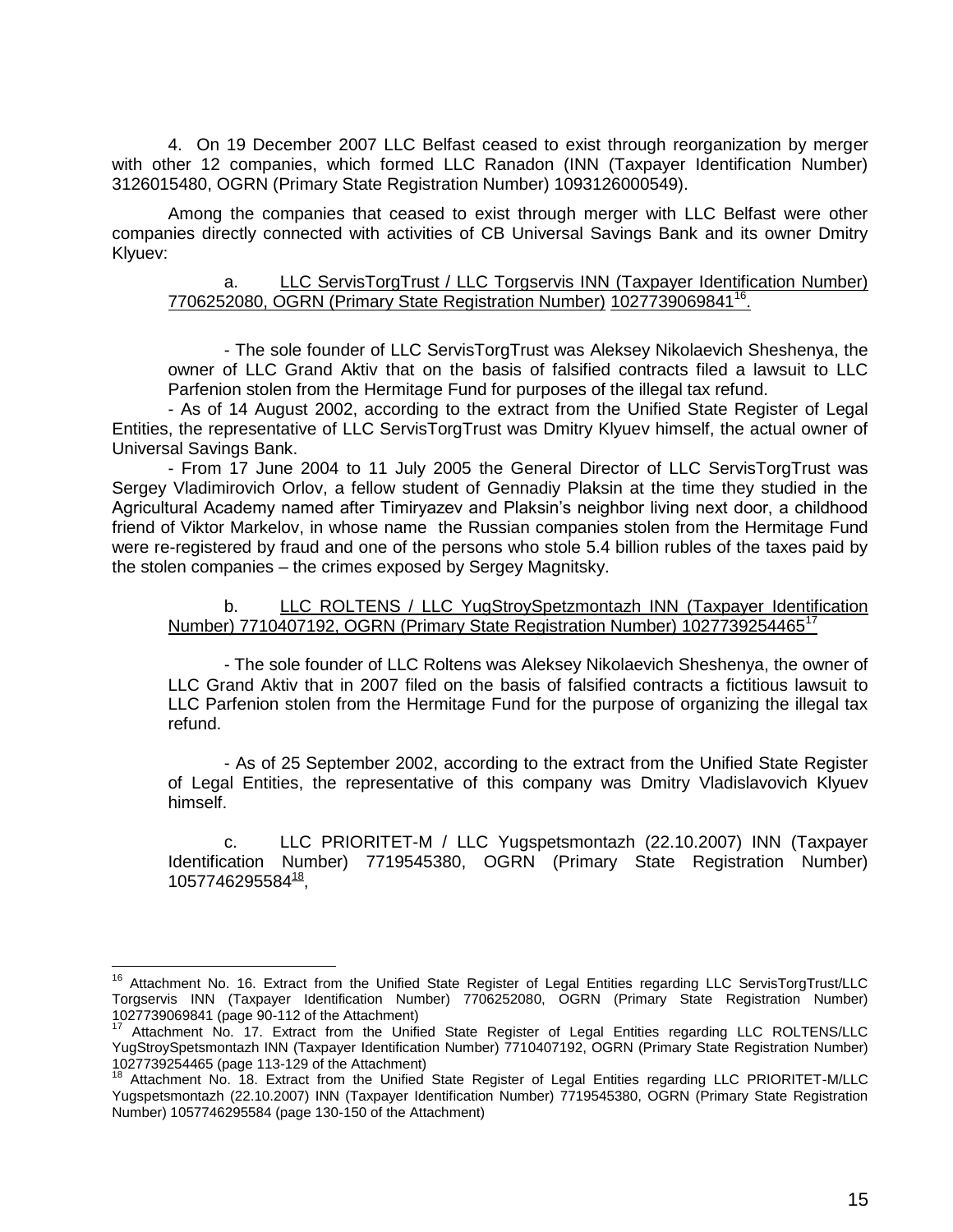- The sole founder of LLC PRIORITET-M was same Aleksey Nikolaevich Sheshenya, the owner of LLC Grand Aktiv that in 2007 filed a fictitious lawsuit on the basis of falsified contracts to LLC Parfenion stolen from the Hermitage Fund for the purpose of organizing the illegal tax refund.

- LLC Prioritet-M was the sole founder of LLC Poleta that in 2006 filed a fictitious lawsuit on the basis of forged contracts to LLC Financial Investments to recover 10,105,039,188 rubles (case No. А65-6851/2006) for the purpose of organizing the illegal refund of taxes to LLC Financial Investments for the amount of 2,376,187,269 rubles, which was done by decision of Inspectorate of the Federal Tax Service No. 28 for the city of Moscow, headed by O.G. Stepanova.

# d. LLC Selen Securities / LLC Selen INN (Taxpayer Identification Number) 6714024914, OGRN (Primary State Registration Number) 1046729305523

- LLC Selen Securities was one of the ex subsidiaries of the Rengaz Fund, controlled by Renaissance Capital, that was illegally refunded 600 million rubles of taxes in 2006-2007 by decision of Inspectorate of the Federal Tax Service No. 25 for the city of Moscow (headed by E. Khimina), which were transferred from the Russian budget to the company's account opened at CB Universal Savings Bank owned by Dmitry Klyuev<sup>19</sup>.

# e. LLC MedPharm / LLC BELUS (01.10.2004)/LLC Spetsmontazh (23.10.2007) INN (Taxpayer Identification Number) 7707525510, OGRN (Primary State Registration Number) 1047796623874<sup>20</sup>

- From 1 October 2004 to 24 April 2006 the general director of LLC MedPharm was Yuri Ivanovich Tyukaev, a driver who worked in InformAuditAktiv owned by Dmitry Klyuev.

- In 2004 LLC Belus attempted by using forged contracts to arrest 40 million shares of OJSC Gazprom worth more than 100 million US dollars. Dmitry Klyuev and his partner Lawyer Andrey Pavlov directly participated in this fraud (http://www.compromat.ru/page\_15862.htm).

- The passport details of Yuri Ivanovich Tyukaev were used in the forged Power of Attorney presented to the Arbitration Court of the Moscow Region in attempting to organize an illegal bankruptcy of Rilend stolen from the Hermitage Fund.

# f. LLC Art-Consult/LLC Delta INN (Taxpayer Identification Number) 7728571588, OGRN (Primary State Registration Number) 1067746218396<sup>21</sup>

- The sole founder of LLC Art-Consult was Aleksey Nikolaevich Sheshenya, the owner of LLC Grand Aktiv that filed on the basis of forged contracts a fictitious lawsuit to LLC Parfenion stolen from the Hermitage Fund for the purpose of organizing the illegal tax refund.

g. LLC ARDIS TIME / Yugstroy INN (Taxpayer Identification Number) 7718195430, OGRN (Primary State Registration Number) 1027739817775<sup>22</sup>.

<sup>&</sup>lt;sup>19</sup> Attachment No. 19. Declaration about the theft of 3 billion rubles paid as taxes by the Rengaz Fund's companies 16 June 2011. http://russian-untouchables.com/rus/docs/D263.pdf

<sup>&</sup>lt;sup>20</sup> Attachment No. 20. Extract from the Unified State Register of Legal Entities regarding LLC MedPharm/LLC BELUS (01.10.2004)/LLC Spetsmontazh (23.10.2007 ) INN (Taxpayer Identification Number) 7707525510, OGRN (Primary State Registration Number) 1047796623874 (page 151-177 of the Attachment)

 $^{21}$  Attachment No. 21. Extract from the Unified State Register of Legal Entities regarding LLC Art-Consult/LLC Delta INN (Taxpayer Identification Number) 7728571588, OGRN (Primary State Registration Number) 1067746218396 (page 178- 195 of the Attachment)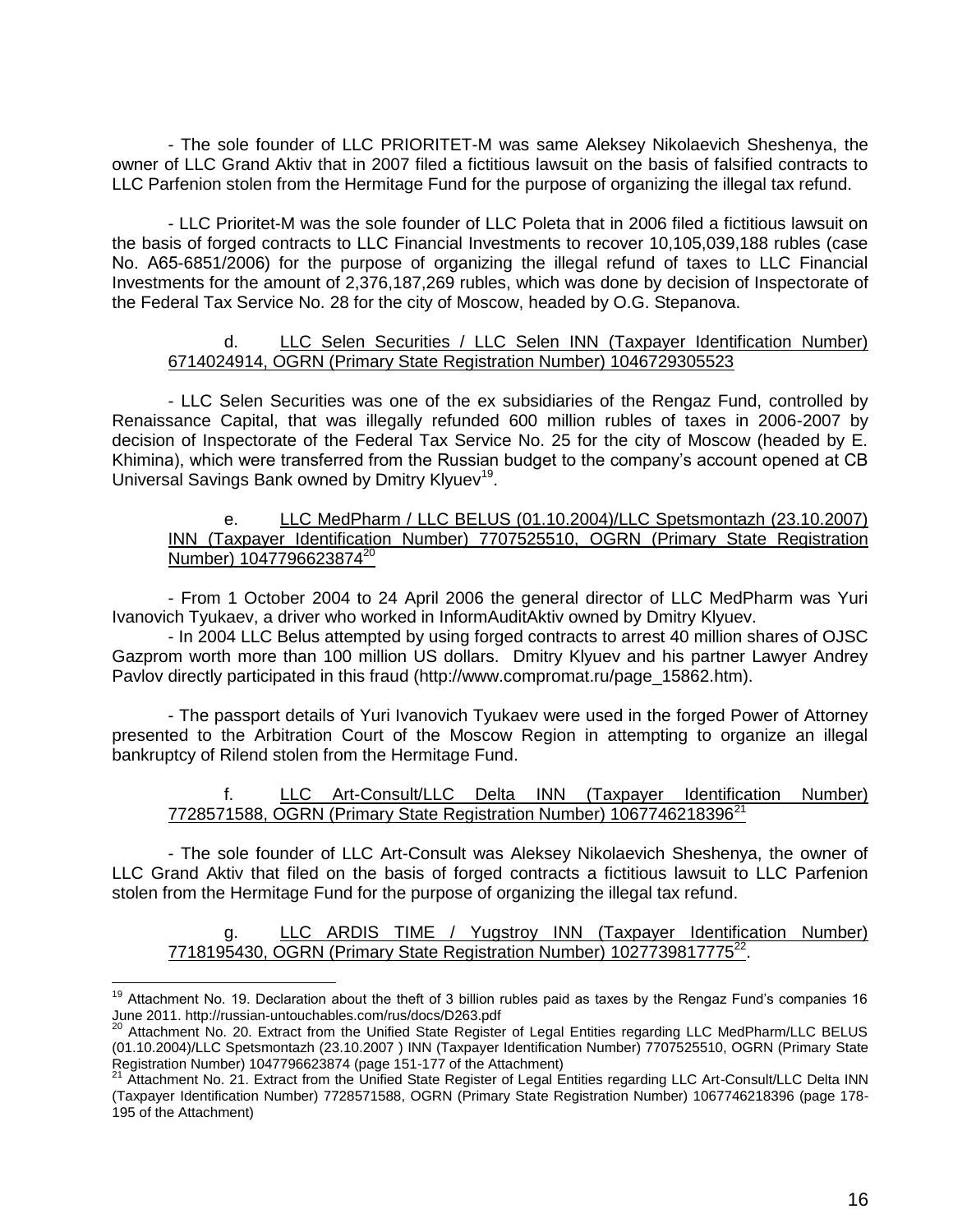- On 18 December 2002, according to the extract from the Unified State Register of Legal Entities, the representative of LLC Ardis Time was Dmitry Vladislavovich Klyuev himself.

5. The buyer of goods from LLC TekhProm was LLC FestCompany (worth 1.3 million rubles as is stated by O.G. Stepanova in the Certificate). The owner of LLC FestCompany – Arkadiy Plaksin, the son of the Chairman of the Board of Directors of CB Universal Savings Bank Gennadiy Nikolaevich Plaksin.

These and many other facts give grounds to assume that the fraudulent refund of the taxes (both of the income and the value-added taxes) were systematically organized in 2006-2009 by Inspectorate of the Federal Tax Service No. 28 for the city of Moscow headed by O.G. Stepanova. Moreover, the officers of Inspectorate of the Federal Tax Service No. 28 for the city of Moscow did not act autonomously but as part of Dmitry Klyuev's organized criminal group. The dummy companies created with the participation of Dmitry Klyuev's affiliated persons were intentionally registered with Inspectorate of the Federal Tax Service No. 28 for the city of Moscow and the money stolen from the budget was transferred to the companies' accounts opened for this purpose in CB Universal Savings Bank, the actual owner of which was Dmitry Klyuev.

As we have more than once pointed out before in connection with the revealed thefts by officers of Inspectorates of the Federal Tax Service No. 25 and No. 28 for the city of Moscow of 3 billion rubles through the illegal refund of the earlier paid taxes to Financial Investments and Selen Securities, investigation into the crimes committed by the officers of these tax inspectorates and, specifically, by the head of Inspectorate of the Federal Tax Service No. 28 for the city of Moscow O.G. Stepanova, is of crucial importance for bringing the persons guilty in the death of the Hermitage Fund's lawyer Sergey Magnitsky to the criminal responsibility.

In this context another crime revealed by our client, namely, the theft of more than one billion rubles from the Russian budget through the illegal refund of the VAT to TekhProm by decision of Inspectorate of the Federal Tax Service No. 28 for the city of Moscow, ought to be thoroughly investigated into.

This crime was committed simultaneously with the misappropriation of the Hermitage Fund's companies and the theft of the taxes paid by these companies. Moreover, the crime was committed with the approval by the top executives of the same tax authorities, with the participation of the same bank, with the involvement of the same nominal directors affiliated with the owner of CB Universal Savings Bank Dmitry Klyuev and his partner Lawyer Andrey Pavlov, and with the assistance of the officers from the Tax Crime Department of the Main Internal Affairs Department of Moscow.

In our opinion the new facts testifying that O.G. Stepanova and her subordinates committed another crime – the theft of the budgetary funds through the illegal refund of the taxes to TekhProm – is yet another ample proof of the credibility of S.L. Magnitsky's incriminating testimony directly pointing at the real organizers of the thefts of monetary funds, exposed by Magnitsky, which were committed in 2006-2008; among the real organizers are officers of Inspectorates of the Federal Tax Service No. 25 and No. 28 for the city of Moscow, officers of the Tax Crime Department and the Main Investigation Department at the Main Internal Affairs Department of Moscow, and other persons.

 $^{22}$  Attachment No. 22. Extract from the Unified State Register of Legal Entities regarding LLC ARDIS TIME/LLC Yugstroy INN (Taxpayer Identification Number) 7718195430, OGRN (Primary State Registration Number) 1027739817775 (page 196-211 of the Attachment)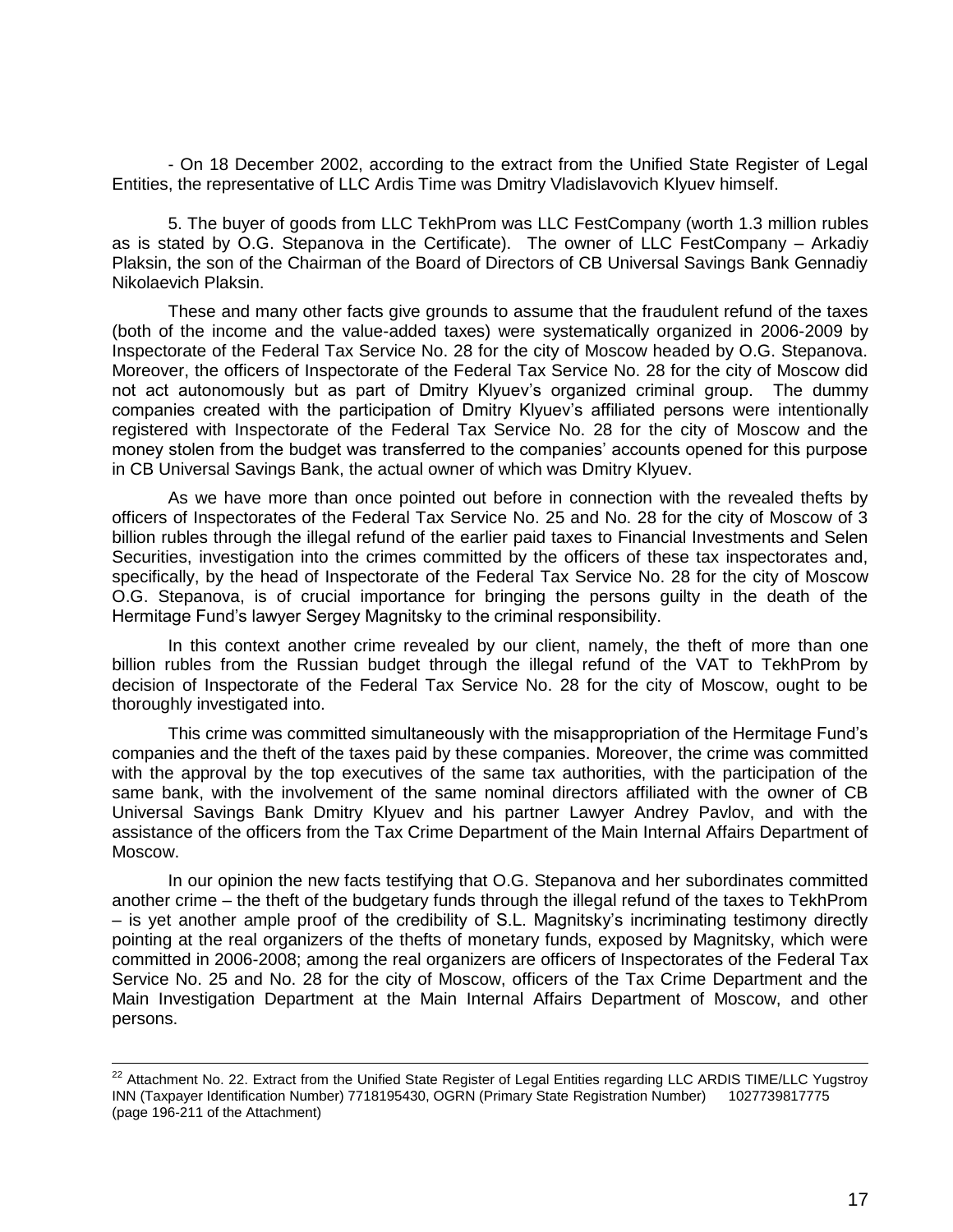In view of the above, I request to consider carrying out a comprehensive, objective and impartial investigation into the theft of 1,021,950,170 rubles from the budget of the Russian Federation in 2007-2008 through the illegal refund of the value-added tax to LLC TekhProm by decision of Inspectorate of the Federal Tax Service No. 28 for the city of Moscow headed by O.G. Stepanova, based on the forged documents, in the conspiracy with officers of the Tax Crime Department of the Main Internal Affairs Department of Moscow, and to bring all guilty persons to the criminal responsibility.

**Neil Micklethwaite On behalf of Brown Rudnick LLP**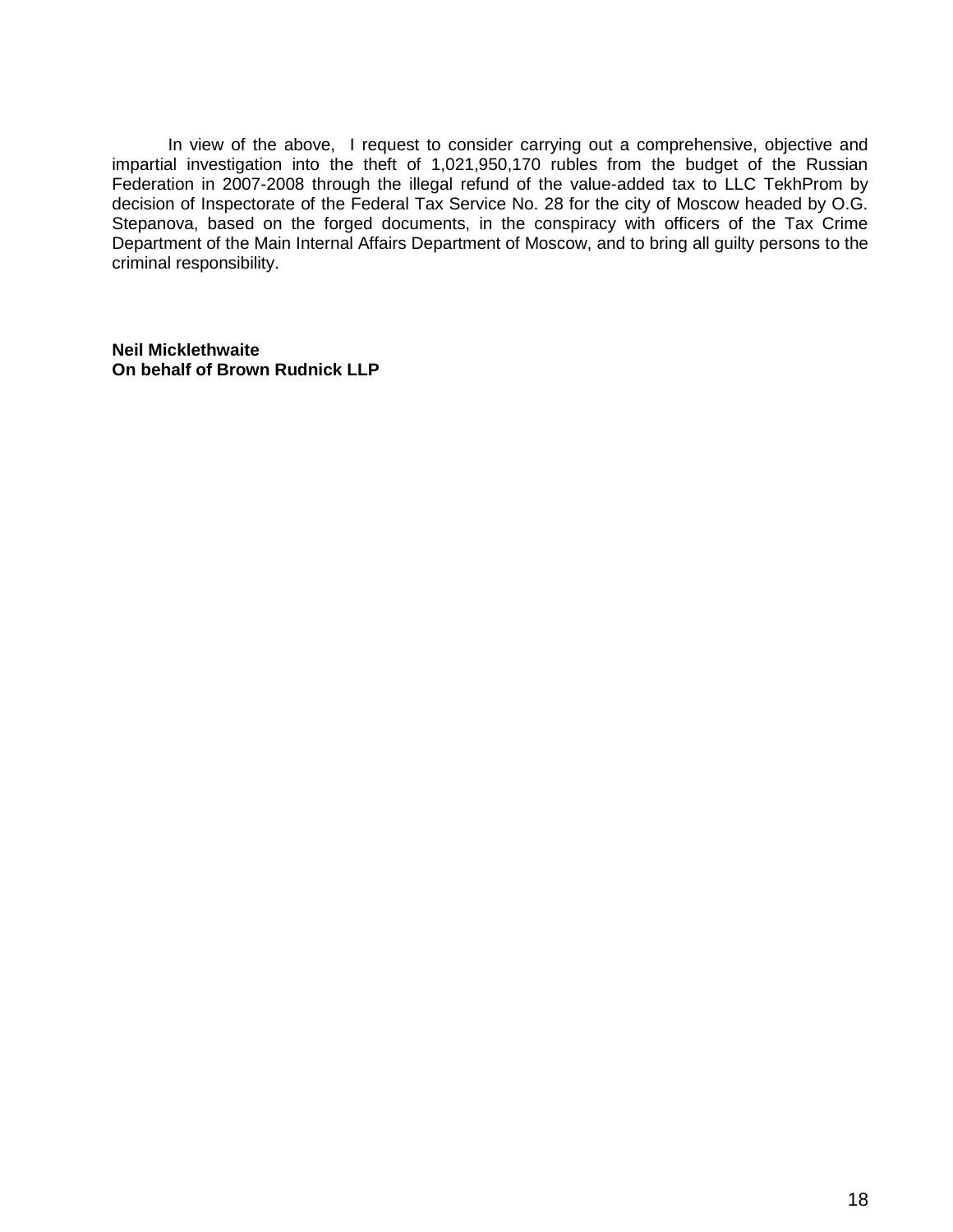# **Attachments.**

Attachment No. 1. Application to the Investigative Committee at the RF Prosecutor's Office dated 3 December 2007. <http://russian-untouchables.com/docs/D50.pdf>

Attachment No. 2. Application from the Investigative Committee at the RF Prosecutor's Office dated 13 October 2009. [http://russian-untouchables.com/docs/D110-General-Procecution-Office-](http://russian-untouchables.com/docs/D110-General-Procecution-Office-Chaika-letter-13-2009-RUS.pdf)[Chaika-letter-13-2009-RUS.pdf](http://russian-untouchables.com/docs/D110-General-Procecution-Office-Chaika-letter-13-2009-RUS.pdf)

Attachment No. 3. Declaration about the theft of 3 billion rubles paid as taxes by the Rengaz Fund's companies dated 16 June 2011. <http://russian-untouchables.com/rus/docs/D263.pdf>

Attachment No. 4. Preliminary conclusion of the task force of the Council for the Development of the Civil Society and Human Rights under the RF President. [http://www.president](http://www.president-sovet.ru/meeting_with_president_of_russia/meeting_with_russian_president_07_05_2011_in_nalchik/materials/proceedings_of_the_rg_in_the_case_of_s_magnitsky.php)[sovet.ru/meeting\\_with\\_president\\_of\\_russia/meeting\\_with\\_russian\\_president\\_07\\_05\\_2011\\_in\\_nalch](http://www.president-sovet.ru/meeting_with_president_of_russia/meeting_with_russian_president_07_05_2011_in_nalchik/materials/proceedings_of_the_rg_in_the_case_of_s_magnitsky.php) [ik/materials/proceedings\\_of\\_the\\_rg\\_in\\_the\\_case\\_of\\_s\\_magnitsky.php](http://www.president-sovet.ru/meeting_with_president_of_russia/meeting_with_russian_president_07_05_2011_in_nalchik/materials/proceedings_of_the_rg_in_the_case_of_s_magnitsky.php)

Attachment No. 5.<http://www.kommersant.ru/doc/690060?isSearch=True>

Attachment No. 6. Extract from the Unified State Register of Legal Entities regarding LLC TekhProm.

Attachment No. 7. Certificate of the Verification of the Correct Calculation of TekhProm's Tax Deductions, signed by O.G. Stepanova.

Attachment No. 8. LLC Onega Balance Sheet and Income Statement for 2007.

Attachment No. 9 Document confirming liquidation of SANGLIER LLC. S.A in 2006.

Attachment No. 10 Extract from the Unified State Register of Legal Entities regarding LLC Financial Investments, confirming that Gazim Akhmetshin was the company's General Director.

Attachment No. 11 Extract from the Business-Info Moscow Inquiry System regarding LLC Elektrotrans.

Attachment No. 12 Case files concerning the theft of shares of Mikhailovsky GOK. Testimony of Yuri Makarov, Sergey Orlov, Dmitry Klyuev.

Attachment No.14. Statement of claim and the calculation of the claim amount, signed by the lawyer Pavlov on behalf of LLC Optim-Service, arbitration case А40-16204/06.

Attachment No.15. Order on the appointment of the director of LLC Optim-Service, arbitration case А40-16204/06.

Attachment No. 16. Extract from the Unified State Register of Legal Entities regarding LLC ServisTorgTrust/LLC Torgservis INN (Taxpayer Identification Number) 7706252080, OGRN (Primary State Registration Number) 1027739069841.